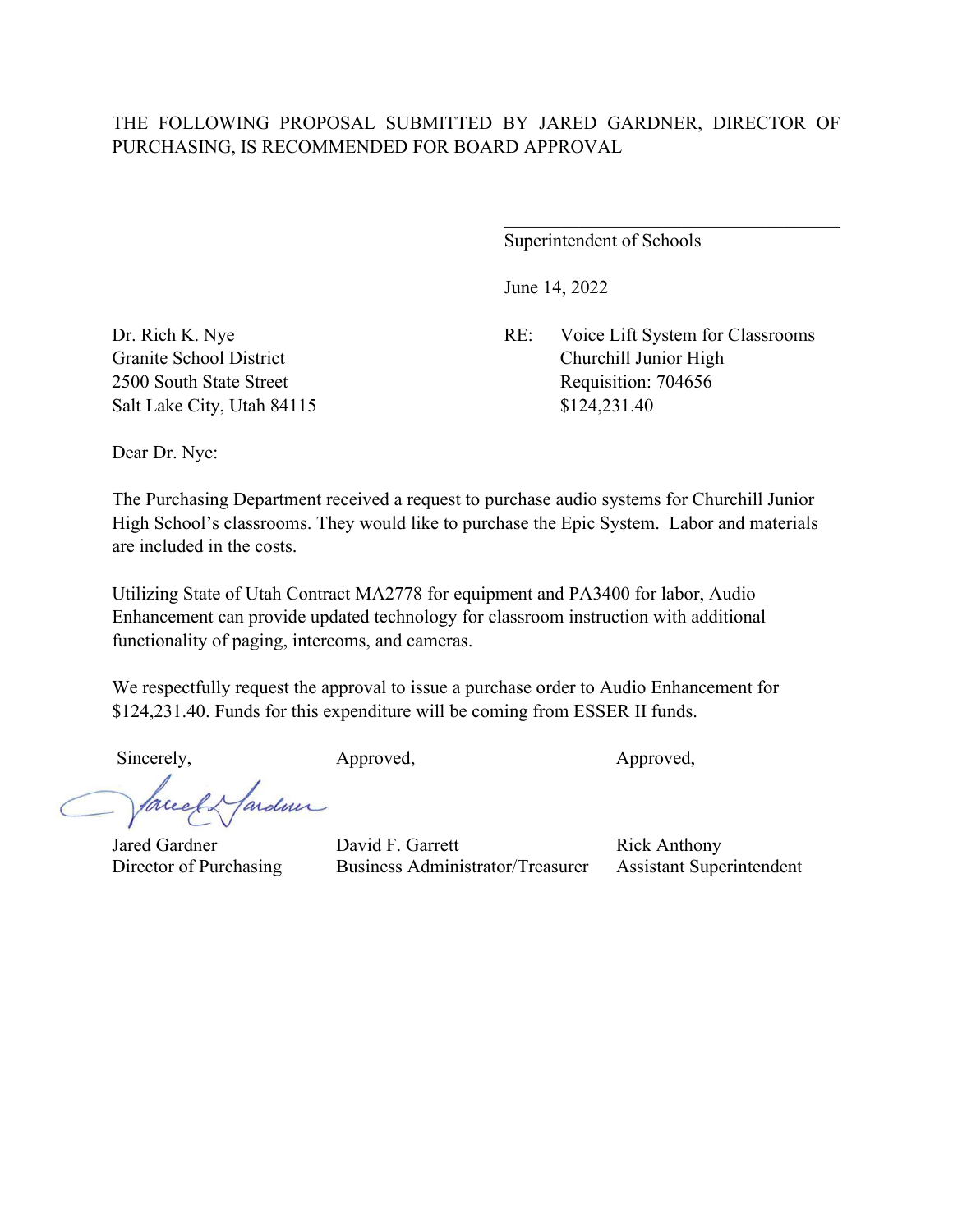Superintendent of Schools

June 14, 2022

Dr. Rich K Nye RE: Voice Lift System for Classrooms Granite School District Jefferson Junior High School 2500 South State Street Requisition: 720012

Salt Lake City, Utah 84115 \$100,868.54

Dear Dr. Nye:

The Purchasing Department received a request to purchase audio system for Jefferson Junior High School's classrooms. The request is for the Voice Lift Optimum System with XD Receiver in a Wall Box and a XD Teardrop Teacher Box. The audio system does not include speakers. Labor and Materials are included in the costs.

Utilizing State of Utah Contract MA2778 for equipment and PA3400 for labor, Audio Enhancement can provide updated classroom technology that will assist teachers with instruction for each classroom at Jefferson Junior High.

We respectfully request the approval to issue a purchase order to Audio Enhancement for \$100,868.54. Funds for this expenditure will be coming from Land Trust and ESSER II funds.

Sincerely, Approved, Approved, Approved, Approved,

Marden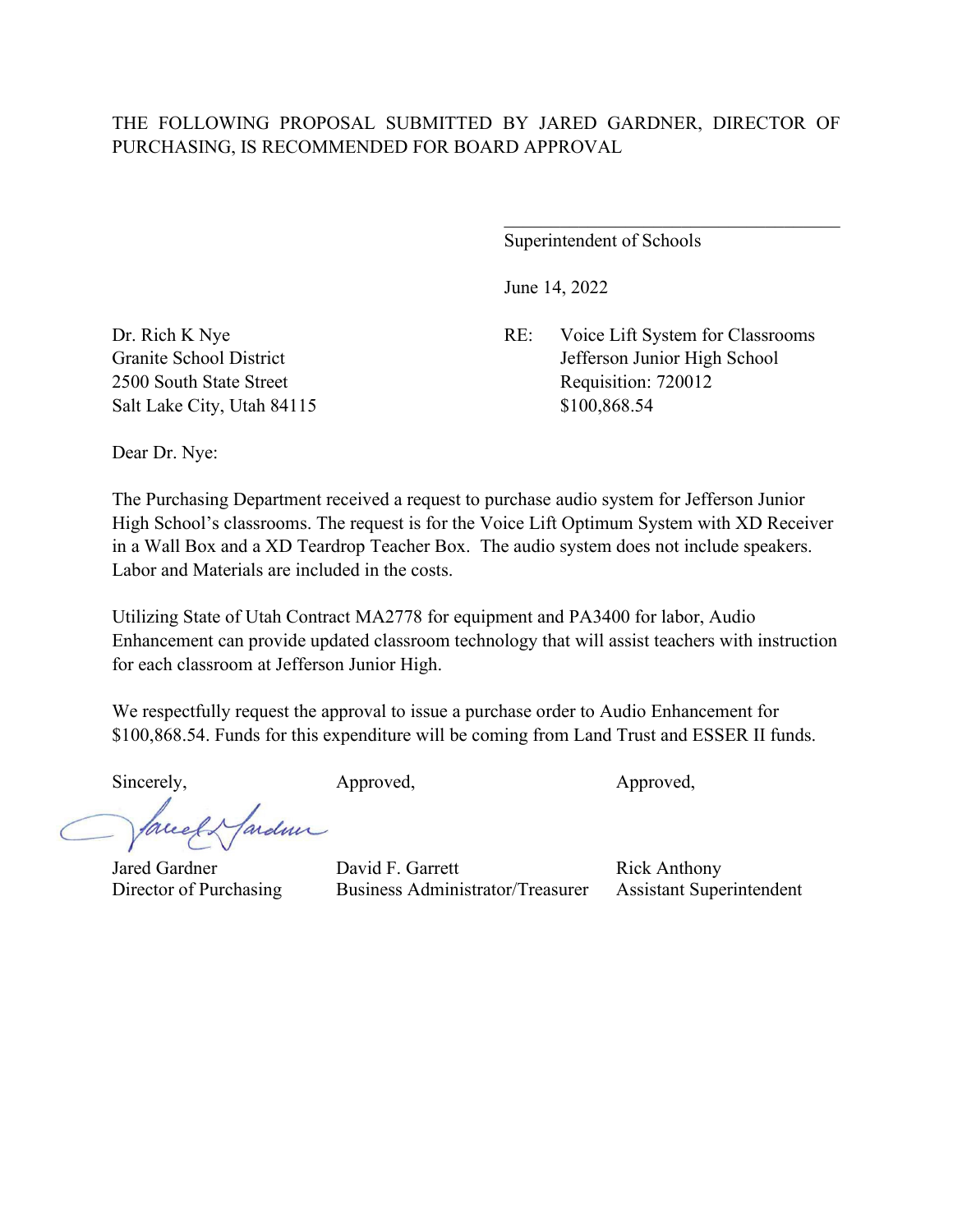Superintendent of Schools

 $\mathcal{L}_\mathcal{L}$  , which is a set of the set of the set of the set of the set of the set of the set of the set of the set of the set of the set of the set of the set of the set of the set of the set of the set of the set of

June 14, 2022

Dr. Rich K. Nye RE: Classroom Audio System Granite School District Plymouth Elementary

2500 South State Street \$82,972.40 Salt Lake City, Utah 84115

Dear Dr. Nye:

The Purchasing Department received a request to purchase audio systems for Plymouth Elementary's classrooms. They would like to purchase the voice lift audio system for their classrooms. Labor and materials are included in the costs.

Utilizing State of Utah Contract MA2778 for equipment and PA3400 for labor, Audio Enhancement can provide updated technology for classroom instruction.

We respectfully request the approval to issue a purchase order to Audio Enhancement for \$82,972.40. Funds for this expenditure will be coming from ESSER II funds.

Sincerely, Approved, Approved, Approved, Approved,

facell ardmi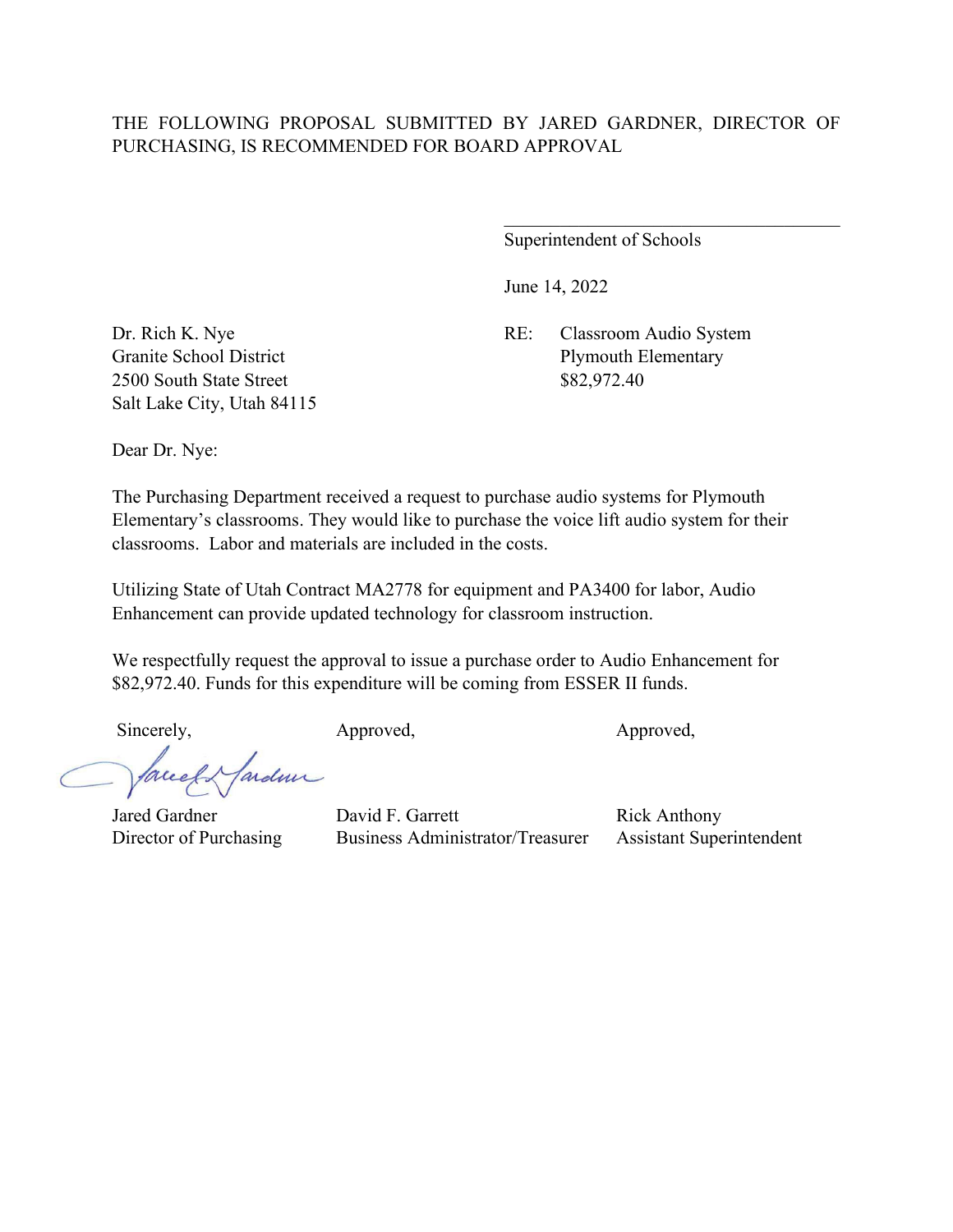Superintendent of Schools

June 14, 2022

2500 South State Street \$76,525.23 Salt Lake City, Utah 84115

Dr. Rich K. Nye RE: Classroom Audio System Granite School District Stansbury Elementary

Dear Dr. Nye:

The Purchasing Department received a request to purchase audio systems for Stansbury Elementary's classrooms. They would like to purchase the voice lift audio system. Labor and materials are included in the costs.

Utilizing State of Utah Contract MA2778 for equipment and PA3400 for labor, Audio Enhancement can provide updated technology for classroom instruction.

We respectfully request the approval to issue a purchase order to Audio Enhancement for \$76,525.23. Funds for this expenditure will be coming from ESSER III funds.

Sincerely, Approved, Approved, Approved,

Jared Gardner David F. Garrett Rick Anthony<br>Director of Purchasing Business Administrator/Treasurer Assistant Supe Business Administrator/Treasurer Assistant Superintendent

fardun breeff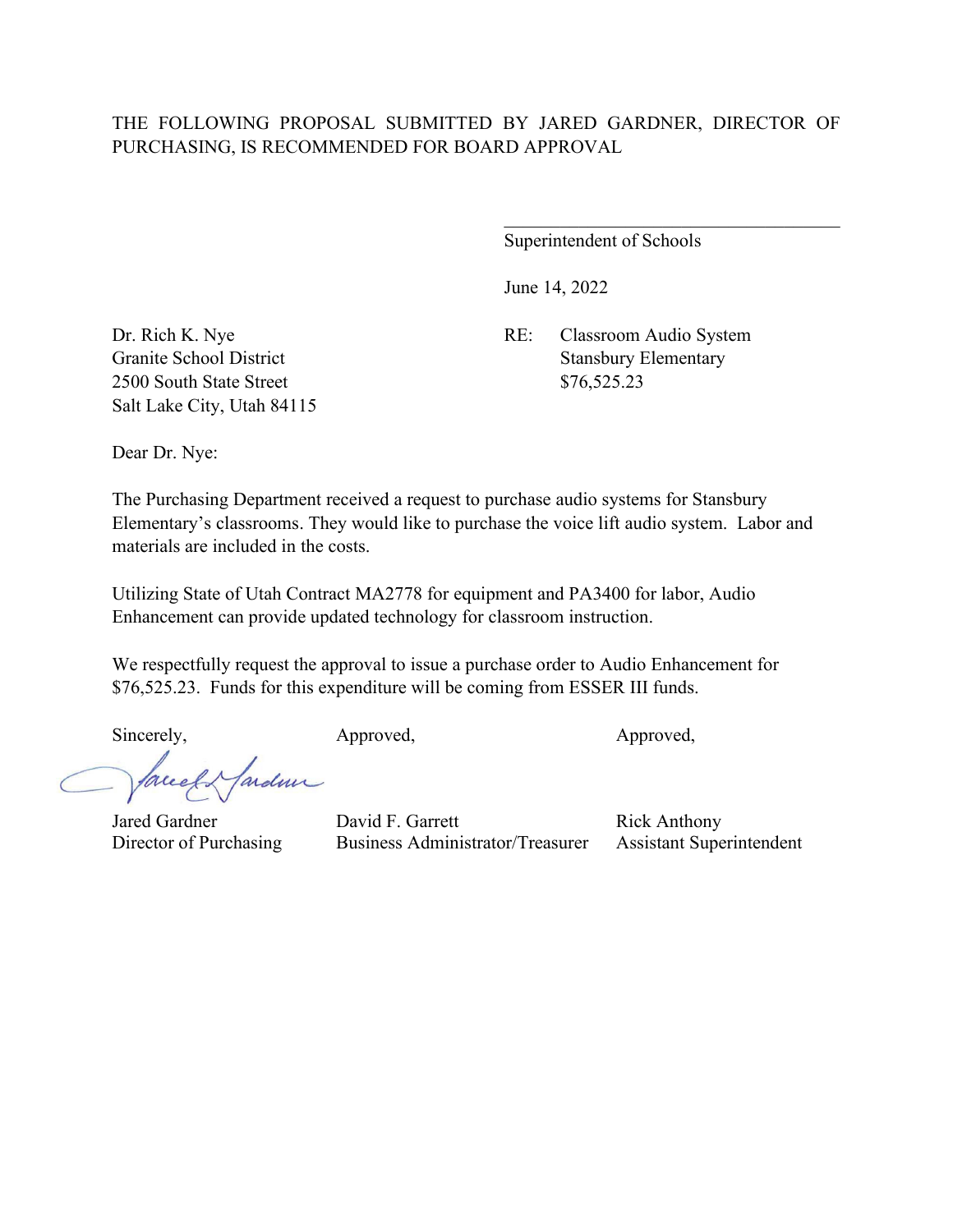$\overline{a}$ 

Superintendent of Schools

June 14, 2022

Granite School District **for Transportation Department** 2500 South State Street Requisition: 720221

Dr. Rich K. Nye RE: Bus Tires Salt Lake City, Utah 84115 \$75,000.00

Dear Dr. Nye:

The above listed requisition was submitted to the Purchasing Department over the signatures of David Gatti and Don Adams. The Purchasing Department is seeking approval to release orders against an open purchase order for Jack's Tire & Oil, on an as-needed basis, for the 2022-2023 school year.

The tires are available from Jack's Tire & Oil on State of Utah contract #: MA3231.

We respectfully request approval to issue purchase orders to Jack's Tire & Oil in the total amount of \$75,000.00. Funds for this expenditure are to come from the Student Transportation Tire budget.

Sincerely, Approved: Approved: Approved: Approved:

ardmi facell

Jared B. Gardner David F. Garrett Donald L. Adams

Director of Purchasing Business Administrator/Treasurer Assistant Superintendent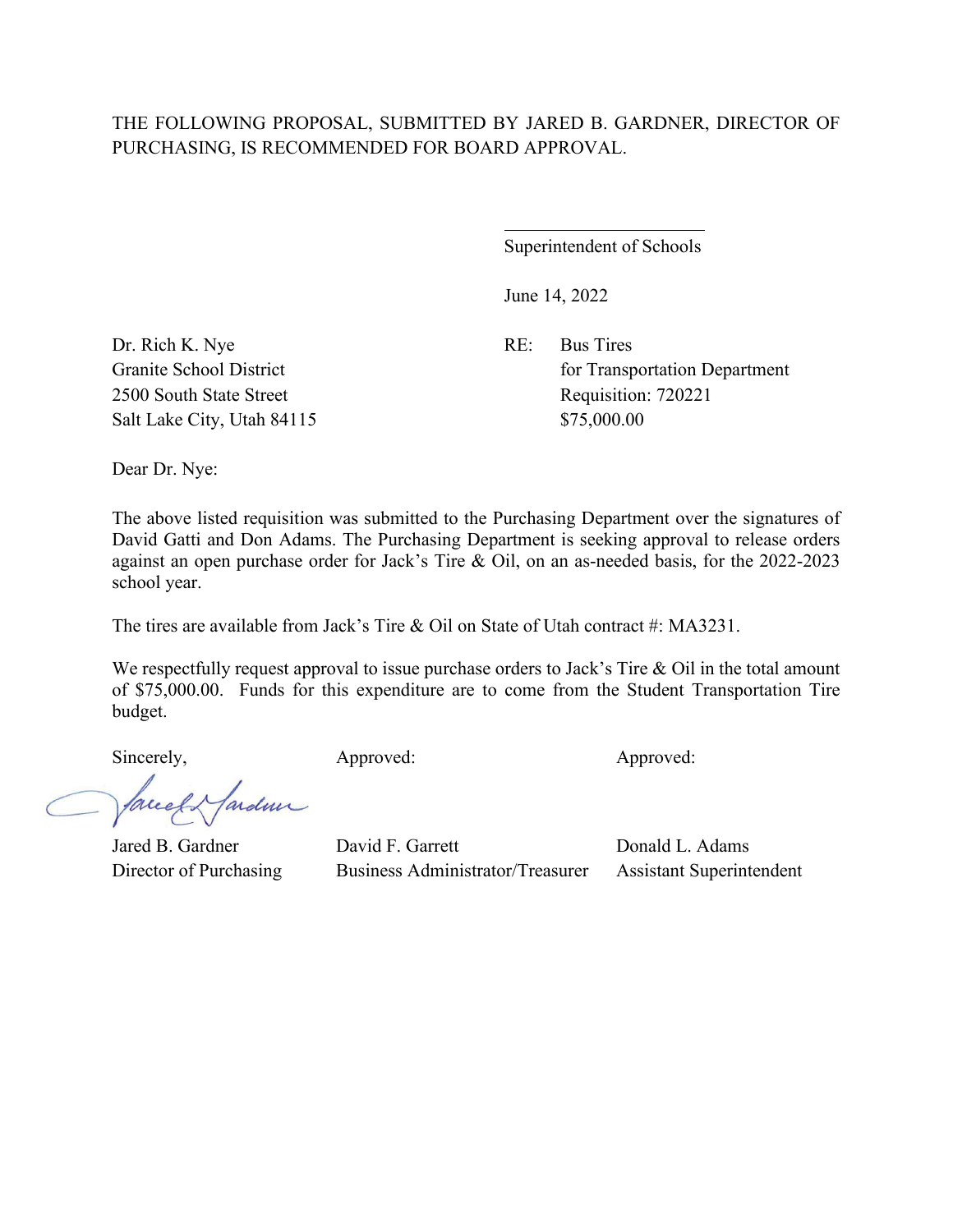Superintendent of Schools

 $\mathcal{L}_\mathcal{L}$  , which is a set of the set of the set of the set of the set of the set of the set of the set of the set of the set of the set of the set of the set of the set of the set of the set of the set of the set of

June 14, 2022

Dr. Rich K. Nye Granite School District 2500 South State Street Salt Lake City, UT 84115 RE: Canvas Studio Requisition: 720243 \$58,438.62

Dear Dr. Nye:

The above listed requisition was submitted to the Purchasing Department over the signatures of Chris Larsen and Rick Anthony. This request is for the purchase of Canvas Studio that will allow instructors and K-12 students to actively collaborate through video and audio media directly in the Canvas platform.

Pricing is pursuant to the agreement Utah Education Network (UEN) entered into with Instructure.

This letter respectfully requests permission to issue a purchase order in the amount of \$58,438.62 to Utah Education Network (UEN). Funds for this purchase are to come from the Educational Technology budget.

Mardin Taleet

Sincerely, Approved: Approved: Approved: Approved: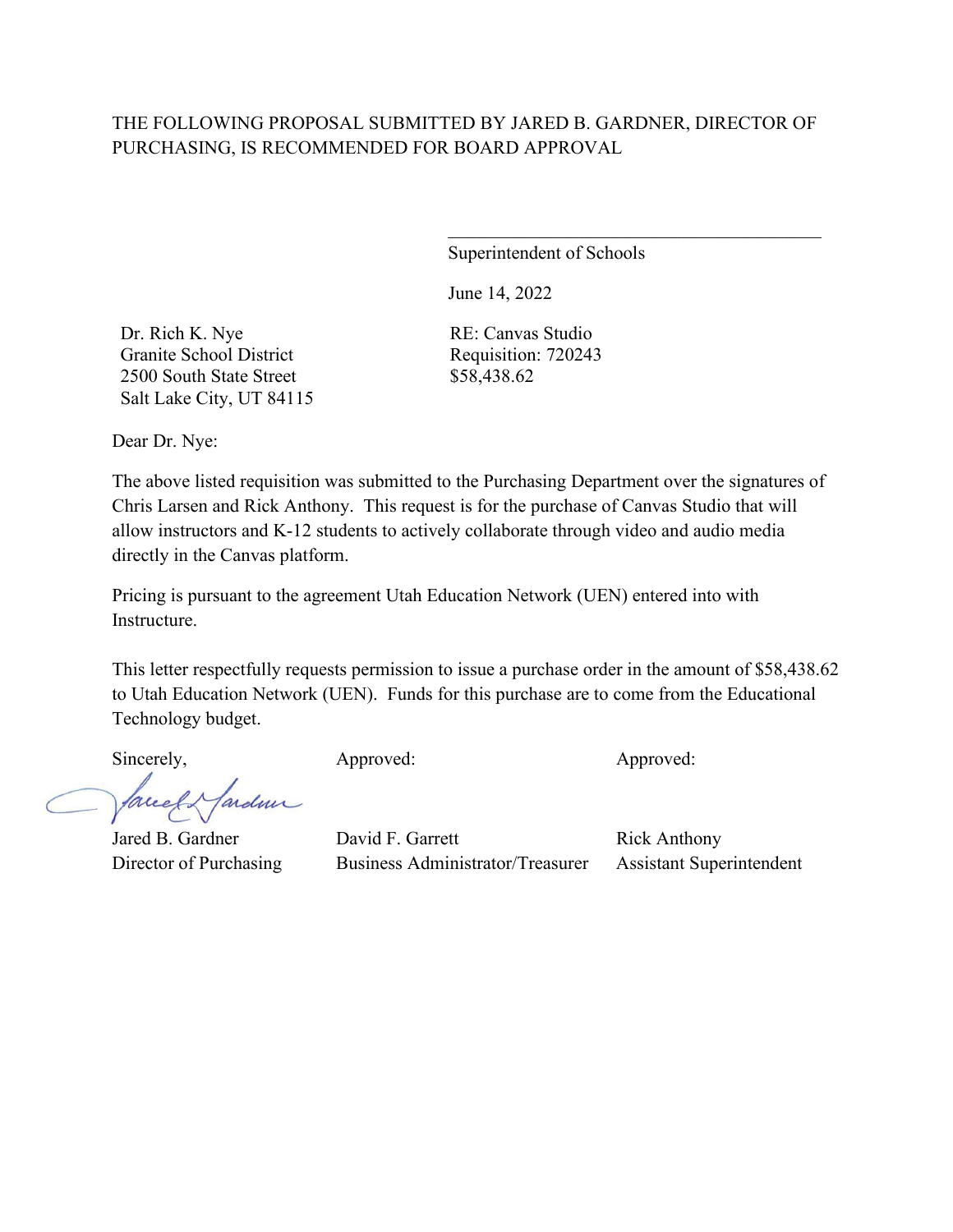$\overline{a}$ 

Superintendent of Schools

June 14, 2022

Dr. Rich K. Nye RE: Computer Hardware Maintenance Granite School District Information Systems Department 2500 South State Street Requisition: 704364

Salt Lake City, Utah 84115 \$119,229.84

Dear Dr. Nye:

The above listed requisition was submitted to the Purchasing Department over the signatures of Dale Roberts and Rick Anthony. This request is for computer hardware maintenance warranties for the Information Systems Department.

These warranties are available from Summit Partners under State of Utah contract #PA2211.

We respectfully request approval to issue a purchase order to Summit Partners in the amount of \$119,229.84. Funds for this expenditure are to come from the Information Systems Budget.

Sincerely, Approved: Approved: Approved: Approved:

facely farden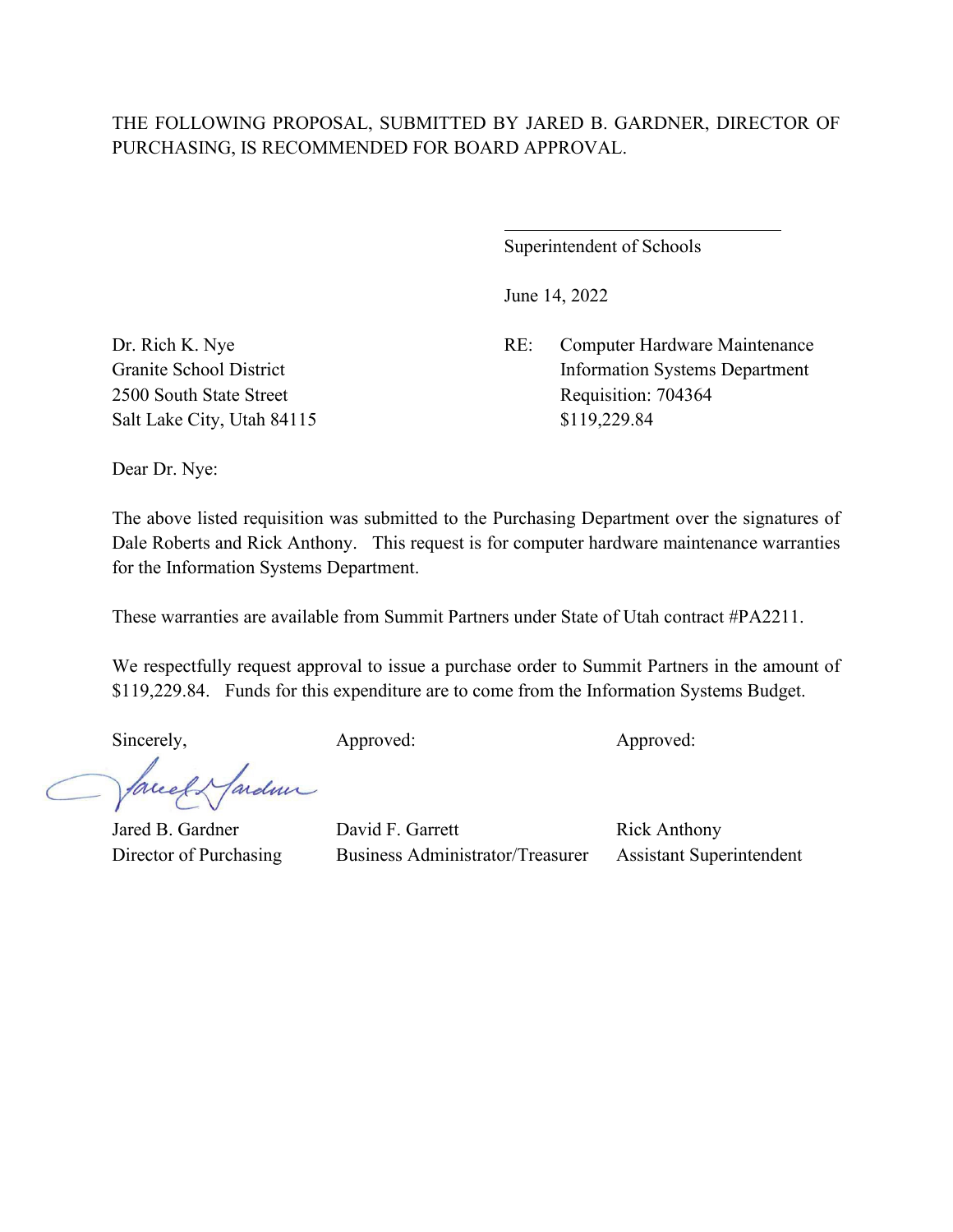$\overline{a}$ 

Superintendent of Schools

June 14, 2022

Dr. Rich K. Nye RE: Computer Hardware Support for Granite School District Information Systems Department 2500 South State Street Requisition: 704364

Salt Lake City, Utah 84115 \$105,794.48

Dear Dr. Nye:

The above listed requisition was submitted to the Purchasing Department over the signatures of Dale Roberts and Rick Anthony. This request is for computer hardware support/licenses for the Information Systems Department so they can manage and monitor our school routers. It will allow more visibility into what the school routers are performing and provide steps to correct issues if needed. It will also allow us to make sure we are compliant with Cisco recommendations for patches and updates automatically.

This support is available from ConvergeOne under State of Utah contract #AR3227.

We respectfully request approval to issue a purchase order to ConvergeOne in the amount of \$105,794.48. Funds for this expenditure are to come from the Information Systems Budget.

Sincerely, Approved: Approved: Approved: Approved:

facely farder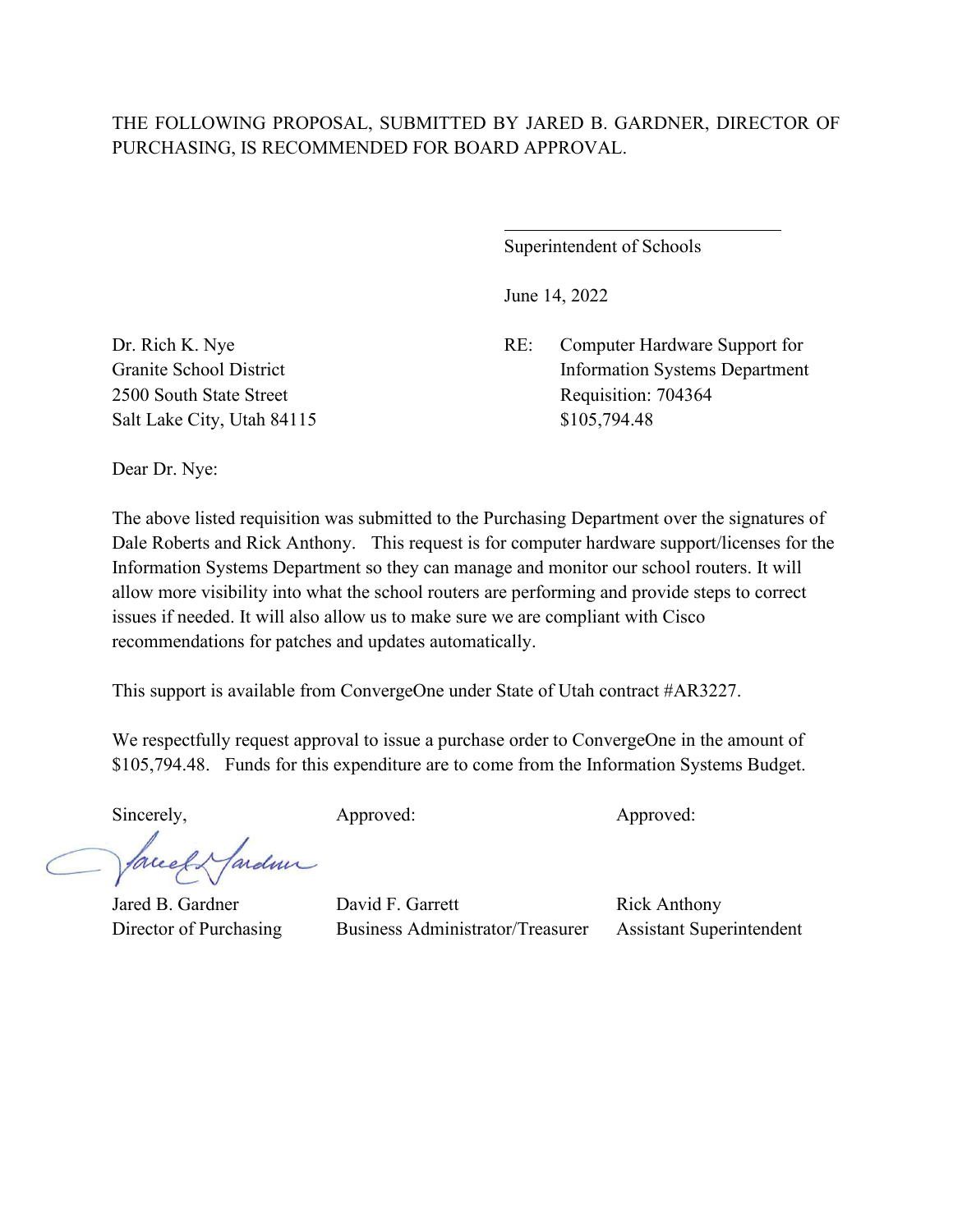$\overline{a}$ 

Superintendent of Schools

June 14, 2022

Dr. Rich K. Nye RE: Computer Hardware for the Granite School District Information Systems Department 2500 South State Street Requisition: 720181

Salt Lake City, Utah 84115 \$292,350.60

Dear Dr. Nye:

The above listed requisition was submitted to the Purchasing Department over the signatures of Dale Roberts and Rick Anthony. This request is for 539 wireless access points antennas to extend and improve Wi-Fi networks. They would be installed in multiple schools.

This equipment is available from ConvergeOne under State of Utah contract #AR3227.

We respectfully request approval to issue a purchase order to ConvergeOne in the amount of \$292,353.60. Funds for this expenditure are to come from the Information Systems Budget.

Sincerely, Approved: Approved: Approved: Approved:

facely farden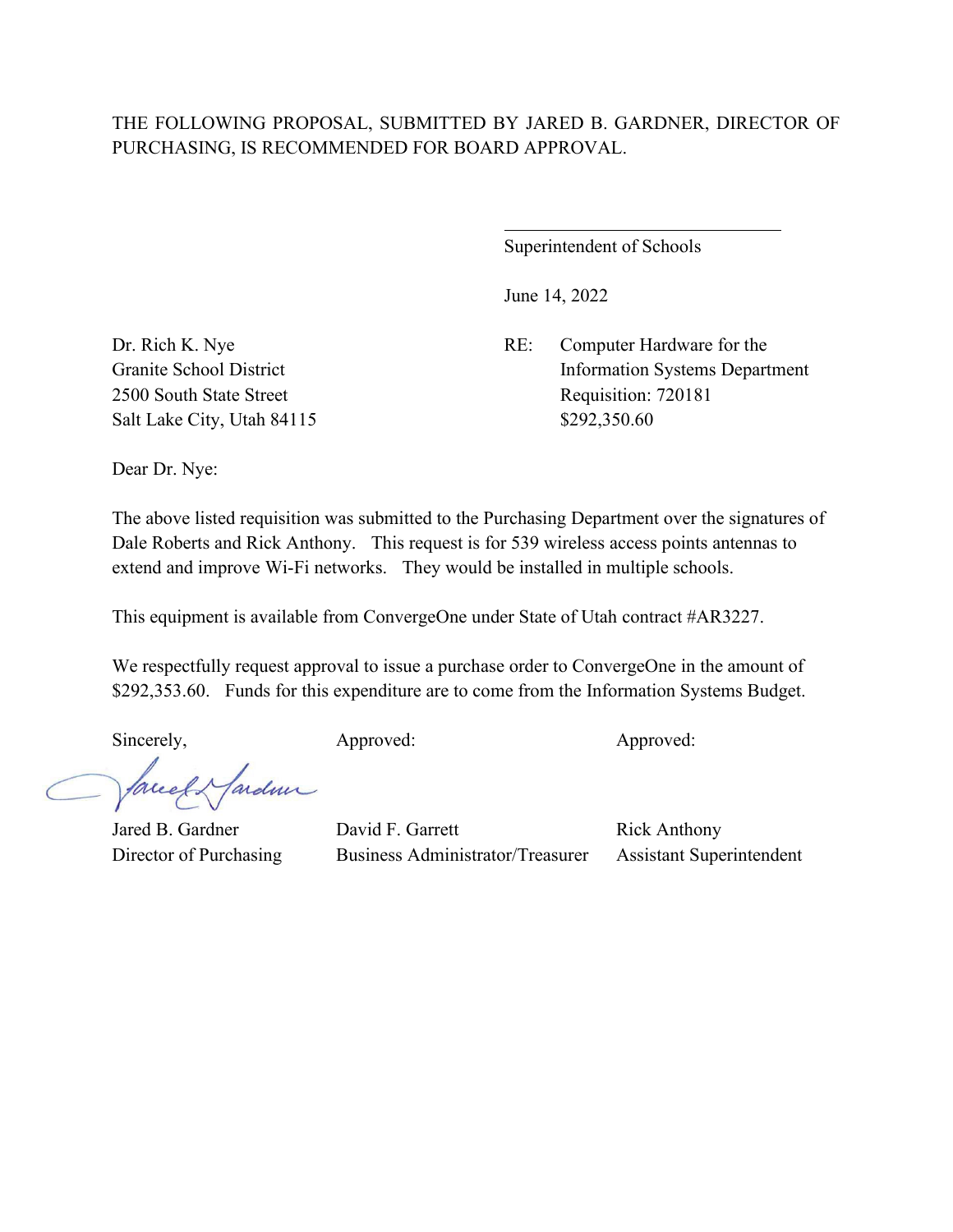$\overline{a}$ 

Superintendent of Schools

June 14, 2022

Dr. Rich K. Nye RE: Computer Support Services for Granite School District Information Systems Department 2500 South State Street Requisition: 720157

Salt Lake City, Utah 84115 \$119,498.80

Dear Dr. Nye:

The above listed requisition was submitted to the Purchasing Department over the signatures of Dale Roberts and Rick Anthony. This request is for computer technical support services for the Information Systems Department to help them resolve critical network issues

This support is available from ConvergeOne under State of Utah contract #AR3227.

We respectfully request approval to issue a purchase order to ConvergeOne in the amount of \$119,498.80. Funds for this expenditure are to come from the Information Systems Budget.

Sincerely, Approved: Approved: Approved: Approved:

facely farden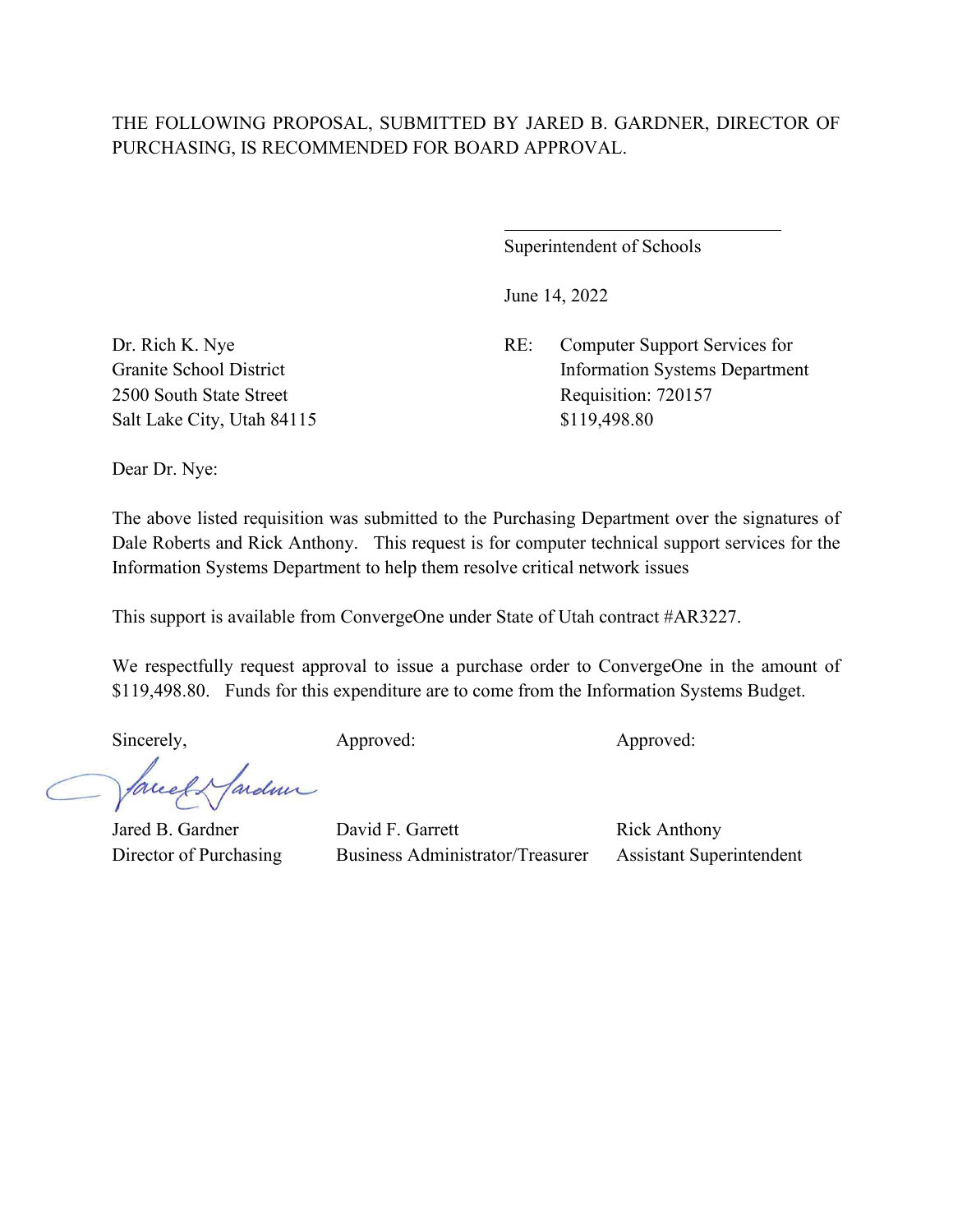$\overline{a}$ 

Superintendent of Schools

June 14, 2022

Dr. Rich K. Nye RE: Computers for the 2022-2023 2500 South State Street Estimated Value: \$6,000,000.00

Granite School District School Year Salt Lake City, Utah 84115

Dear Dr. Nye:

We anticipate the district will be purchasing several thousand computers next school year, including Chromebook computers. Most of these will be Apple, Hewlett Packard (HP), Lenovo and Microsoft brands. These brands have been evaluated by the district Educational Technology Department and Information Systems and are approved for district use.

These computers are available directly from the manufacturers or from local retailers on state contracts.

We respectfully request approval to issue purchase orders, utilizing state contracts, on an as needed basis for the 2022-2023 school year. We estimate the total amount for these purchases to be approximately 6 million dollars. This one-time approval will alleviate much repetition compared to requesting board approval for each individual purchase. Funds for these purchases are to come from the budgets of the requesting departments, Educational Technology Department, Information Systems Department or from school funds.

Jaccel & farden

Sincerely, Approved, Approved, Approved,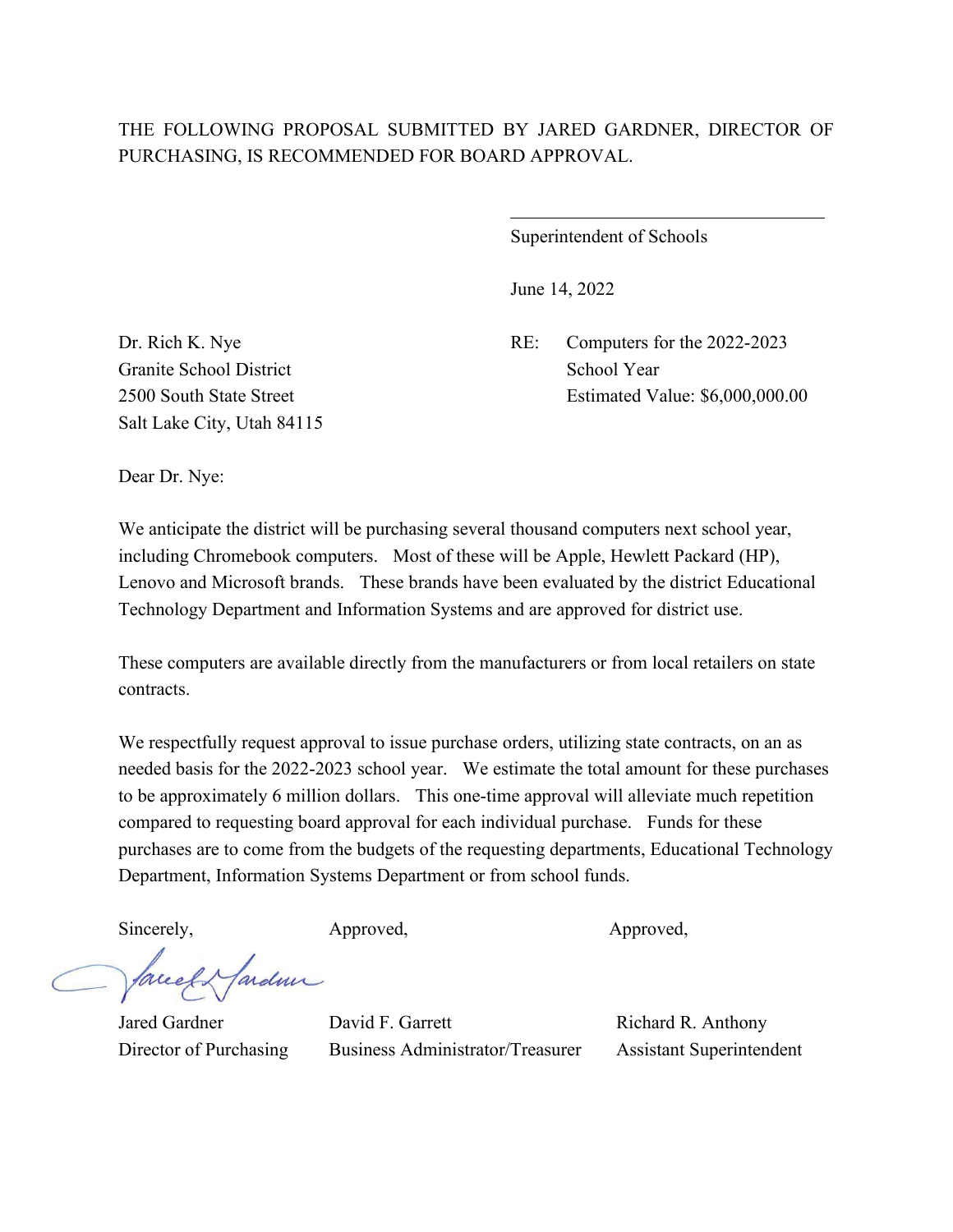Superintendent of Schools

June 14, 2022

Dr. Rich K. Nye RE: Derivita Online Algebra/ Granite School District Calculus Curriculum 2500 South State Street Requisition: 720203

Salt Lake City, Utah 84115 \$262,500.00

Dear Dr. Nye:

The Purchasing Department has received a requisition over the signatures of Chris Larsen and Rick Anthony to purchase Derivita, an online algebra/calculus curriculum program built directly in Canvas.

Pricing is pursuant to the statewide agreement Utah Education Network (UEN) entered into with Derivita.

Permission is requested to issue a purchase order to Utah Education Network (UEN) in the amount of \$262,500.00. Funds for this expenditure are to come from the Title IV-A Student Support and Academic Enrichment, Curriculum budget.

Sincerely, Approved: Approved: Approved: Approved:

facely farden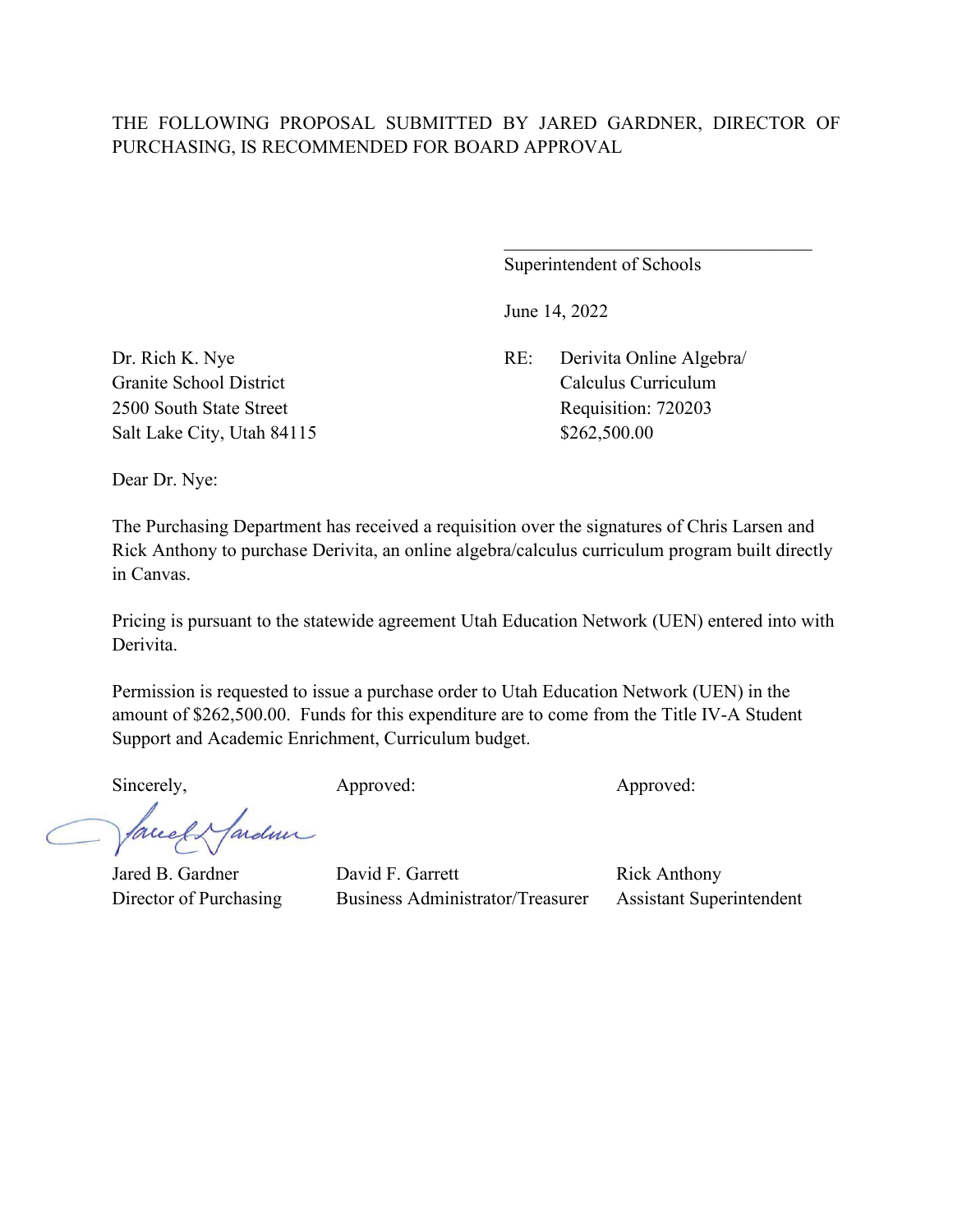$\overline{a}$ 

Superintendent of Schools

June 14, 2022

Dr. Rich K. Nye RE: District Warehouse Purchases Granite School District Estimated Value: \$3,000,000

2500 South State Street Salt Lake City, Utah 84115

Dear Dr. Nye:

The district's central warehouse serves a vital role in the supply chain that keeps our schools equipped with the various products necessary to provide education to our students. To maximize the efficiency of our operation we purchase all our product in bulk to reduce the cost of the products. Several of the products we purchase throughout each school year are purchased in such quantity that the individual order exceeds \$50,000.

This letter respectfully requests approval to issue purchase orders for these stock warehouse items where the order amount exceeds \$50,000 through the 2022-2023 school year. This approval will allow for less disruption in our supply chain to the schools. Funds for this expenditure are to come from the Inventory Asset Account.

fardun facell

Jared B. Gardner David F. Garrett

Sincerely,  $\qquad \qquad \text{Approved:}$ 

Director of Purchasing Business Administrator/Treasurer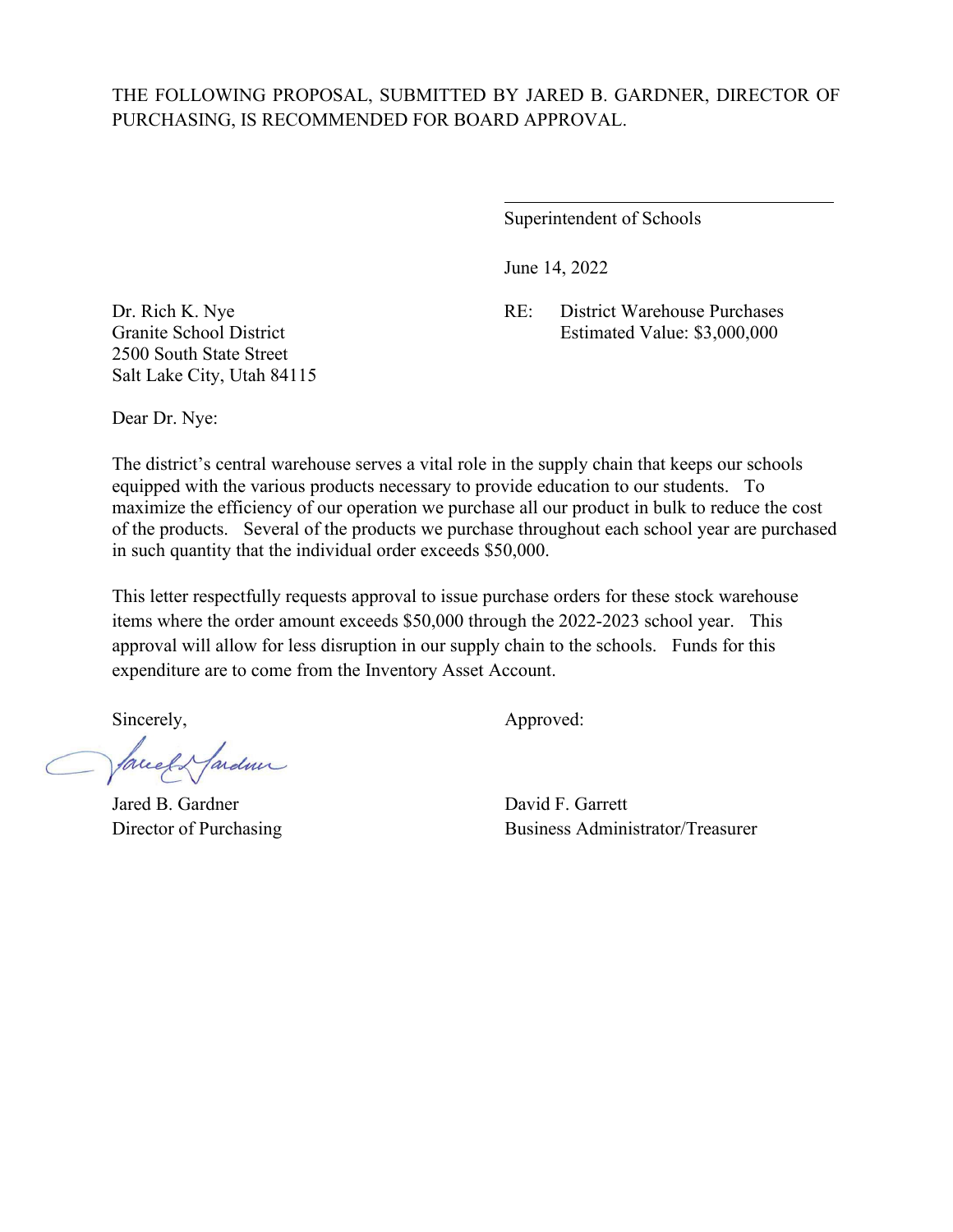Superintendent of Schools

June 14, 2022

Dr. Rich K. Nye RE: Epson Projectors and Bracket Granite School District Information Technology's Inventory 2500 South State Street Requisition: 704404

Salt Lake City, Utah 84115 \$99,317.34

Dear Dr. Nye:

The Purchasing Department received a request to purchase Epson projectors and brackets. They would like to purchase quantities of (171) Epson Powerlite projectors and (153) Universal Chief brackets. The costs for this purchase are for inventory and will be stored with the Information Technology Department.

Utilizing State of Utah Contract MA515 and requesting quotes from other state contracts, Bluum can supply Epson projectors at the most affordable cost. This purchase will assist the department with multiple requests from schools throughout the year.

We respectfully request the approval to issue a purchase order to Bluum for \$99,317.34. Funds for this expenditure will be coming from the Information Technology's Capital Budget.

Sincerely, Approved, Approved, Approved,

lardmi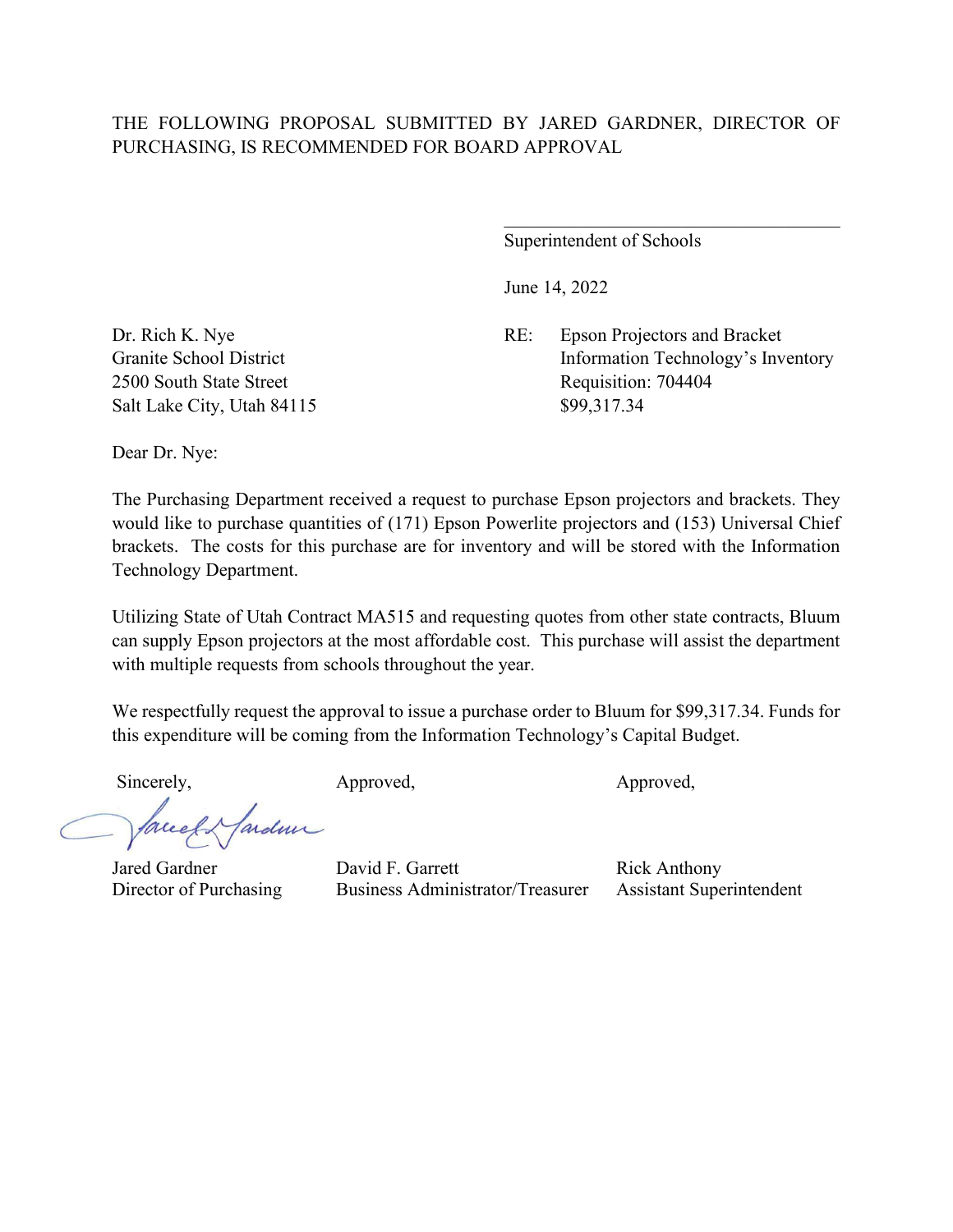$\overline{a}$ 

Superintendent of Schools

June 14, 2022

Dr. Rich K. Nye RE: Food Purchases for the Granite School District 2022-2023 School Year

2500 South State Street Estimated Value: Salt Lake City, Utah 84115 \$13,500,00.00

Dear Dr. Nye:

The Purchasing Department is seeking approval to create and release purchase orders against requisitions received from the Central Kitchen for food and supplies used in the Child Nutrition program during the 2022-2023 school year. Support of this request will enable the Purchasing Department to maintain and replenish all food items that will be used to provide approximately 7,575,00 meals during the 2022-2023 school year.

The methods of procurement which will be utilized to obtain food commodities will be state contracts, district contracts, invitations for bid, requests for proposal and requests for quotation.

We respectfully request approval to issue purchase orders to the lowest bidders who meet or exceed specifications, on an as needed basis, for the 2022-2023 school year. This one-time approval will help to alleviate repeated board requests and allow the Central Kitchen to maintain the quality and service of the Child Nutrition program. Funds for these purchases will come from the Child Nutrition Foods fund.

facely farden

Jared B. Gardner David F. Garrett

Sincerely,  $\qquad \qquad \text{Approved:}$ 

Director of Purchasing Business Administrator/Treasurer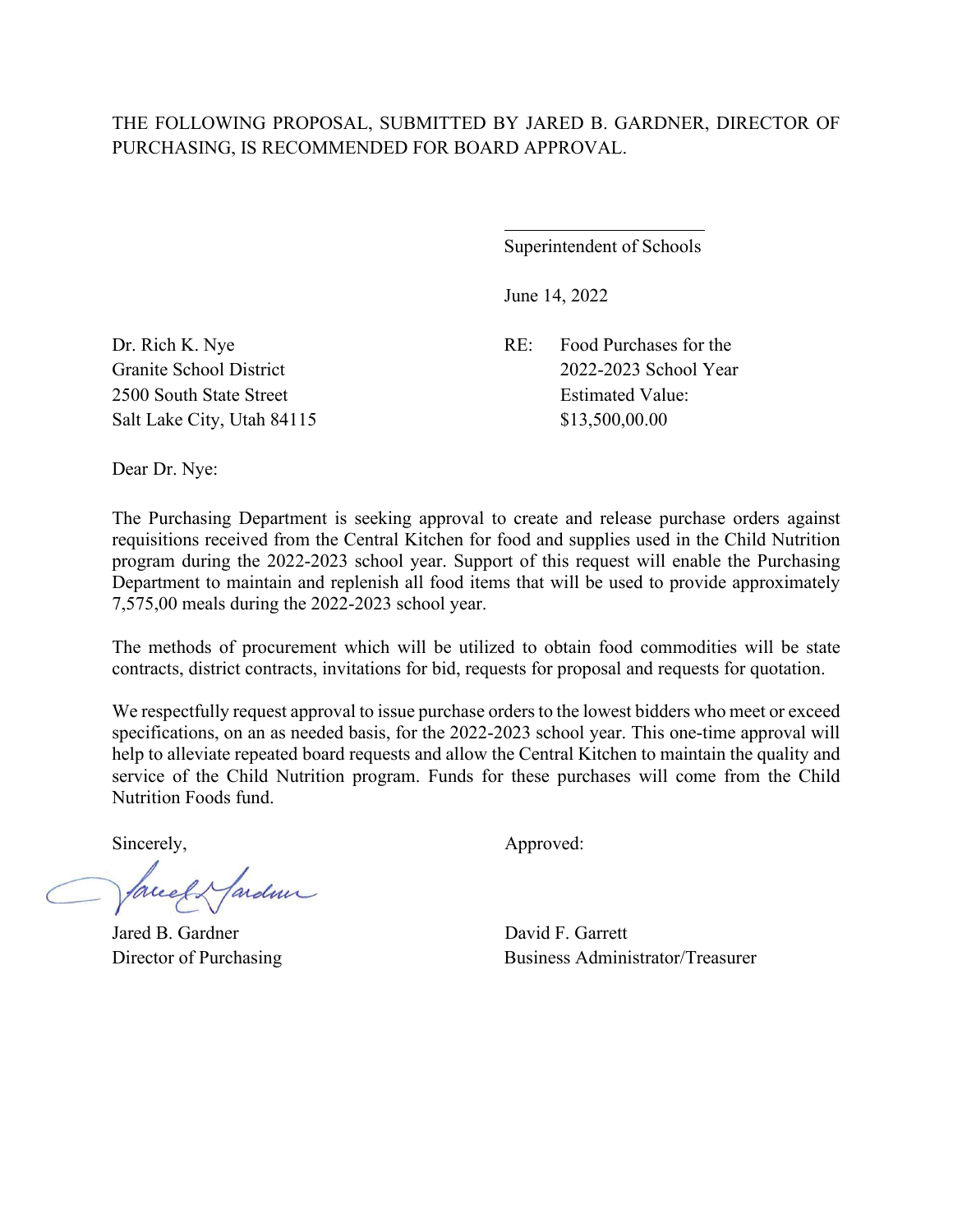$\overline{a}$ 

Superintendent of Schools

June 14, 2022

Dr. Rich K. Nye RE: Hunter High HVAC Controls

Granite School District Upgrades 2500 South State Street \$945,300.00 Salt Lake City, Utah 84115

Dear Dr. Nye:

A request to conduct bidding to upgrade the HVAC controls at Hunter High School was submitted to the Purchasing Department by the Construction Department.

An Invitation For Bid, including specifications, was posted on-line at the Utah Public Procurement Place. Bid results are as follows:

| <b>Commercial Mechanical</b> | 945,300.00     |
|------------------------------|----------------|
| U.S. Mechanical              | \$1,009,000.00 |

We respectfully request approval to issue a purchase order for \$945,300.00 to Commercial Mechanical for this project. Funds for this project are to come from ESSER III funding.

Sincerely, Approved: Approved: Approved: Approved:

facely farder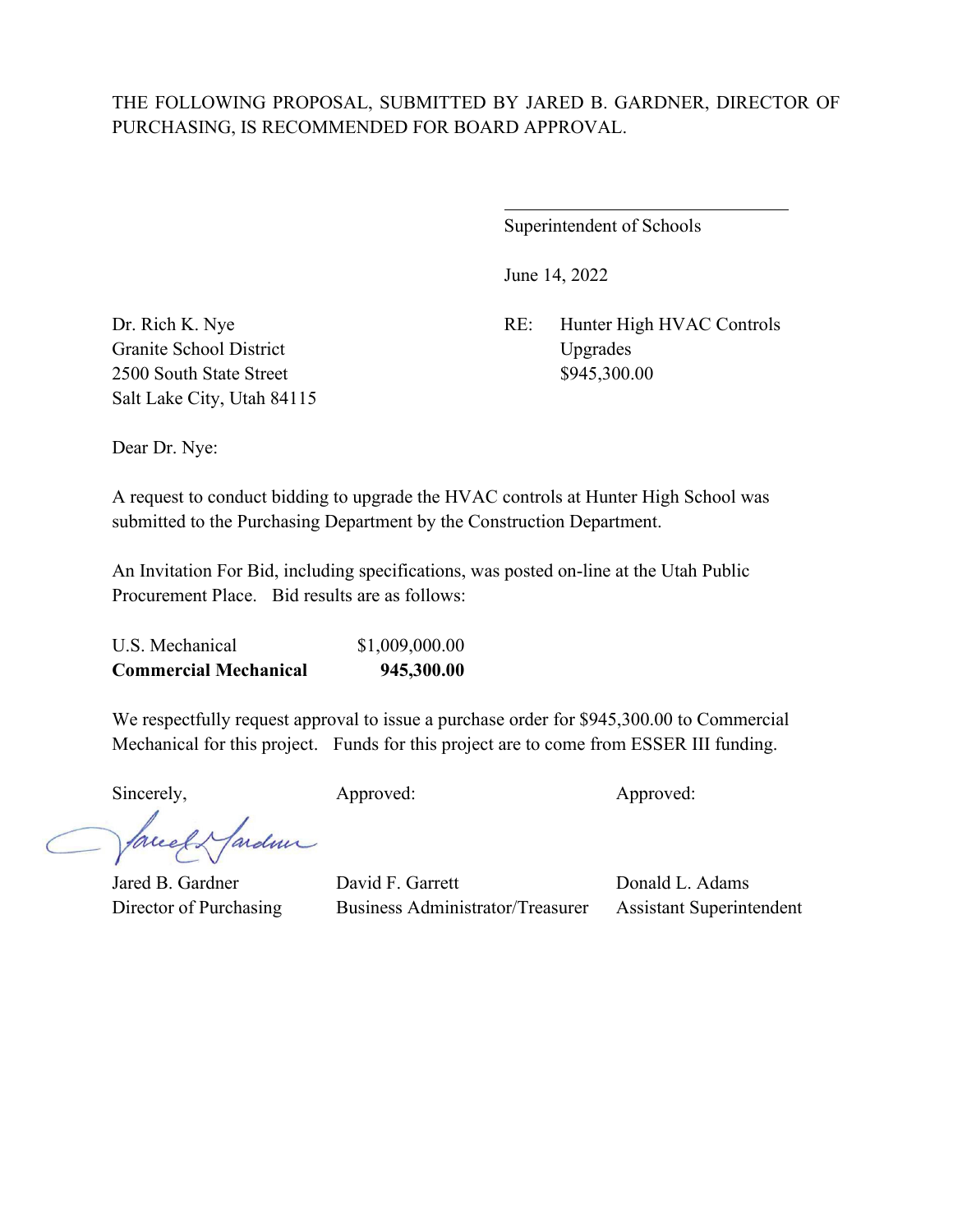Superintendent of Schools

June 14, 2022

Dr. Rich K. Nye RE: Viewsonic Display Installation Granite School District Hunter High School Hunter High School

 $\mathcal{L}_\mathcal{L}$  , which is a set of the set of the set of the set of the set of the set of the set of the set of the set of the set of the set of the set of the set of the set of the set of the set of the set of the set of

2500 South State Street Requisition No. Salt Lake City, Utah 84115 \$50,629.00

Dear Dr. Nye:

The Purchasing Department received a request to purchase the installation of Hunter High School's Viewsonic display boards and mounts.

Utilizing State of Utah Contract AR3484, Cache Valley Electric can provide the labor needed for the scope of this job.

We respectfully request the approval to issue a purchase order to Cache Valley Electric for \$50,629.00. Funds for this expenditure will be coming from ESSER II funds.

Sincerely, Approved, Approved, Approved, Approved,

fardun facel

Jared Gardner David F. Garrett Rick Anthony<br>Director of Purchasing Business Administrator/Treasurer Assistant Supe Business Administrator/Treasurer Assistant Superintendent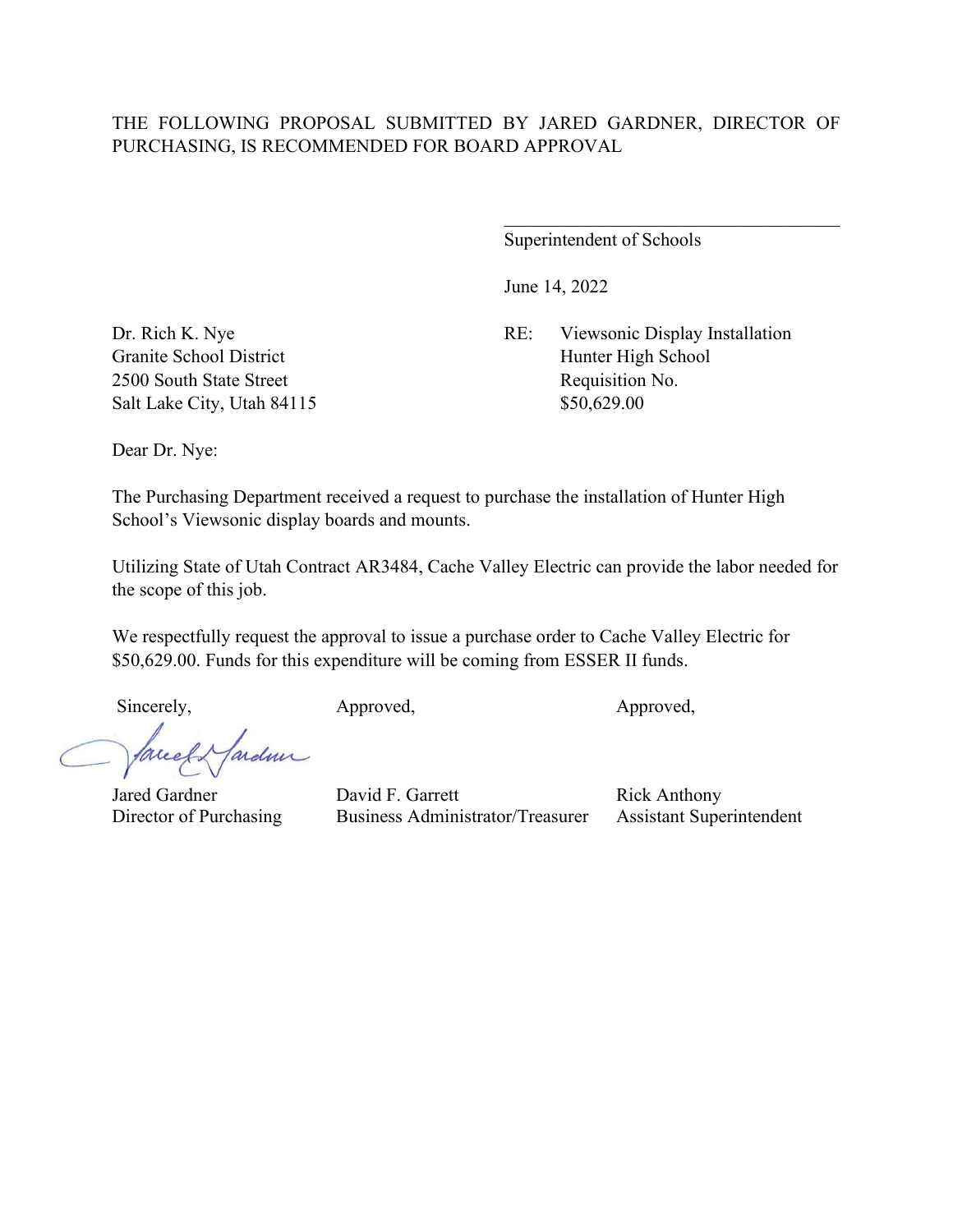Superintendent of Schools

June 14, 2022

Dr. Rich K Nye RE: Viewsonic Displays and Mounts Granite School District Granger High School 2500 South State Street Requisition: 720208

Salt Lake City, Utah 84115 \$293,868.03

Dear Dr. Nye:

The Purchasing Department received a request to purchase Viewsonic interactive displays and mounts for Granger High School. They would like to purchase a quantity of the following: (94) 86" Viewsonic Displays, (2) 65" Viewsonic Displays, (1) 96" Viewsonic Display, (97) Extra Large Tilt Mounts. The cost for this purchase is for product only. Labor costs will be evaluated after approval.

Utilizing State of Utah Contract MA515, Bluum can provide the Granger's need for updated interactive classroom technology.

We respectfully request the approval to issue a purchase order to Bluum for \$293,868.03. Funds for this expenditure will be coming from ESSER II funds.

Sincerely, Approved, Approved, Approved, Approved,

Jardin

Jared Gardner David F. Garrett Donald L. Adams

Director of Purchasing Business Administrator/Treasurer Assistant Superintendent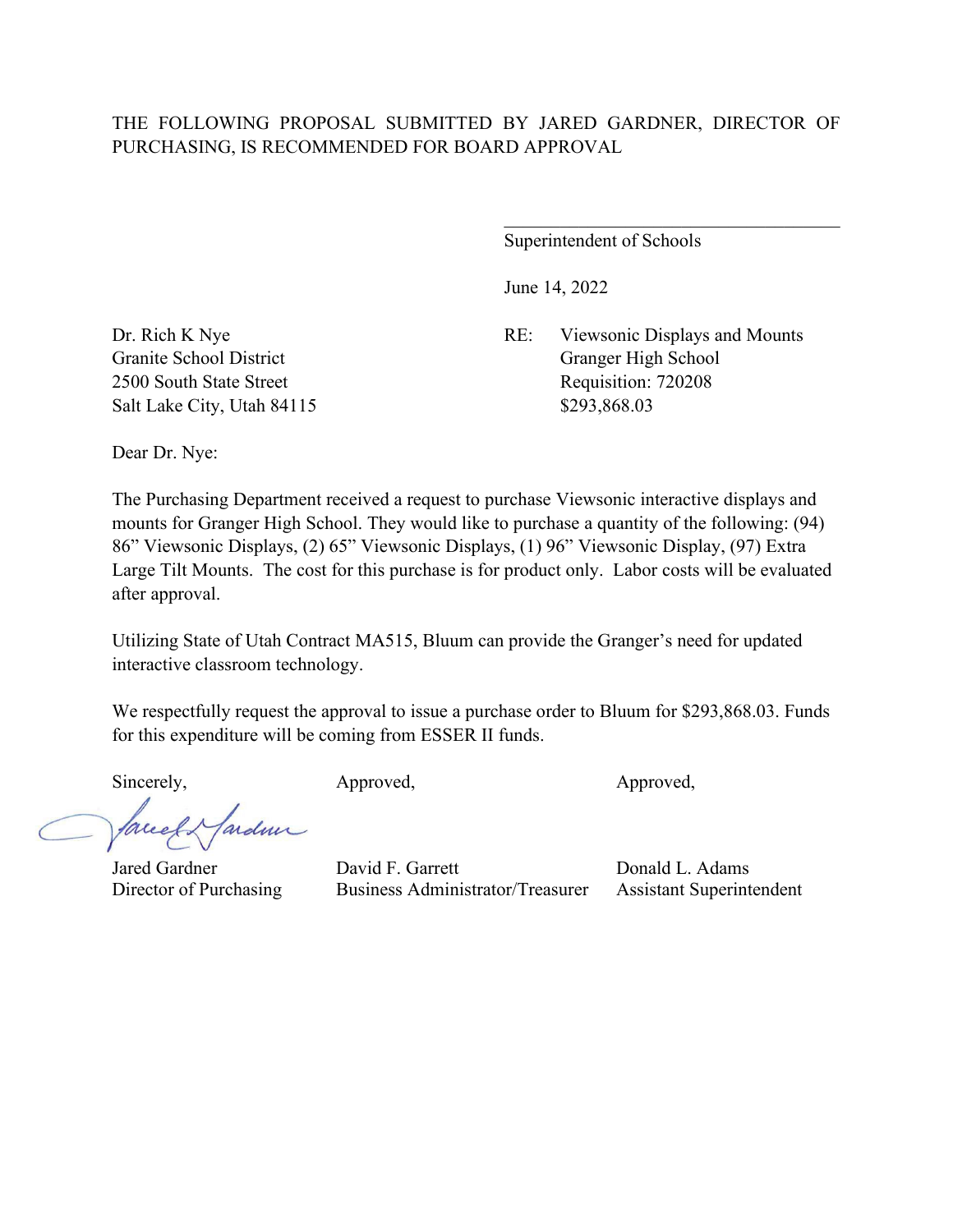$\overline{a}$ 

Superintendent of Schools

June 14, 2022

Dr. Rich K. Nye RE: Taylorsville High School Irrigation

Granite School District System 2500 South State Street \$125,000.00 Salt Lake City, Utah 84115

Dear Dr. Nye:

A request to conduct bidding to install a new irrigation system with water cannons to coordinate with the football field surface replacement at Taylorsville High School was submitted to the Purchasing Department by the Construction Department.

An Invitation For Bid, including specifications, was posted on-line at the Utah Public Procurement Place. Bid results are as follows:

#### **Great Western Landscape \$125,000.00**

As directed by Don Adams, to expedite this project, a purchase order was issued to Great Western Landscape for \$125,000.00. We respectfully request ratification of this action. This bid amount is acceptable to the construction department as is within our budget. Funds for this expenditure are to come from the Capital Outlay Budget.

Sincerely, Approved: Approved: Approved: Approved:

es fardun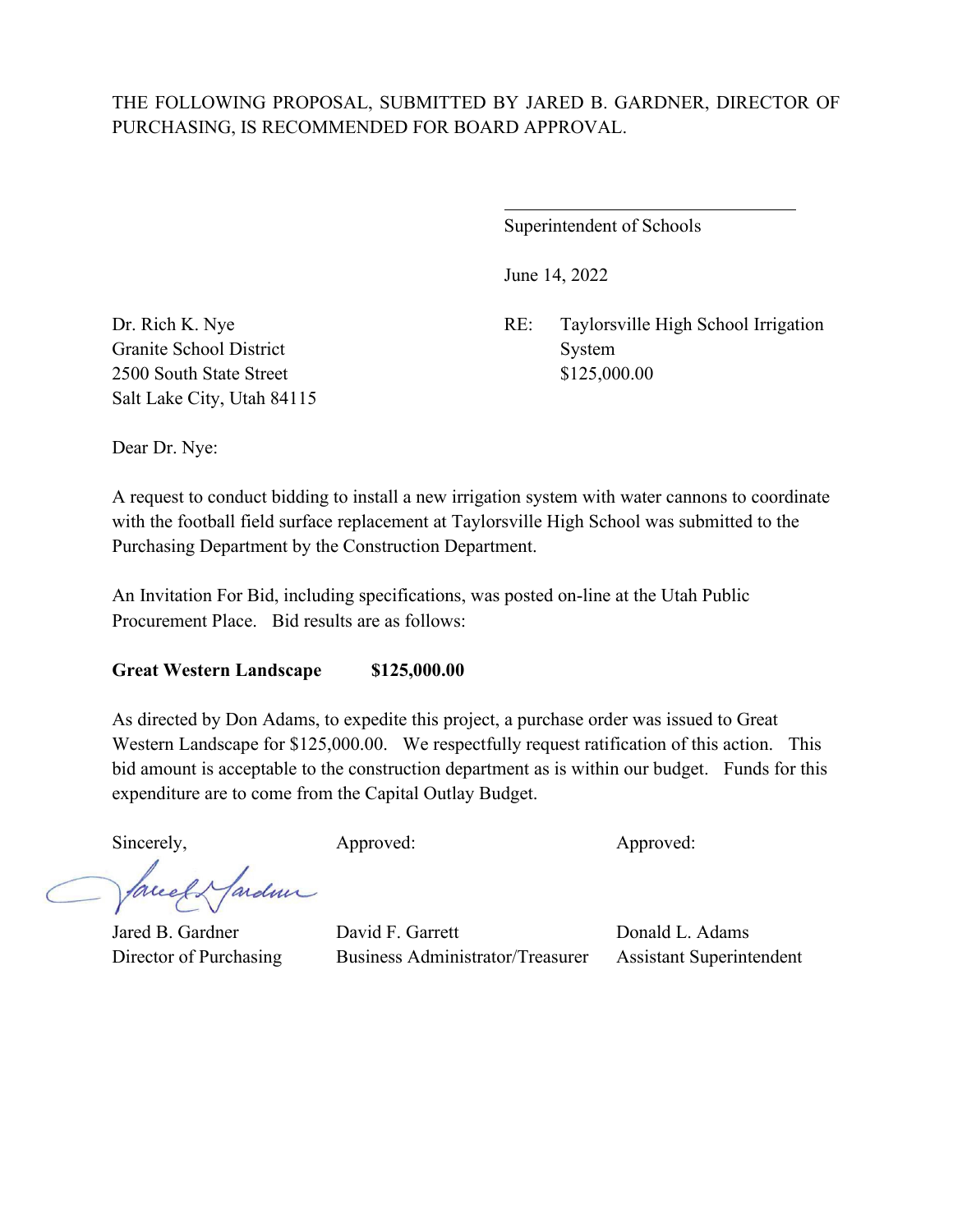

**Support Services** 2500 S. State Street Salt Lake City, UT 84115

385-646-4597 Fax 385-646-4351 www.graniteschools.org

June 9, 2022

Superintendent Rich K. Nye **Granite School District** 2500 South State Street Salt Lake City, Utah 84115

#### **SUBJECT: Ratification for Taylorsville High School Irrigation**

Dear Dr. Nye,

Pursuant to the April 26, 2022 memorandum, discussing ratification of specific purchases required to keep projects on schedule and completed before disruption of school operations, and presented to the Board of Education on May 3, 2022, I would like to request the following be ratified:

A donor came forward to replace the artificial turf on the Taylorsville High School stadium field. As of 2015, it became the District standard to include water cool down systems on all district The donor was not in a position to install the cool down system. Architecture, fields. Engineering, and Construction has requested that the Taylorsville High School have a new irrigation system with water cannons be installed. This system will coordinate with the new football field surface replacement. A tight window of opportunity presented itself in which we could construct the cool down system in advance of the turf installation. In order to meet this window of opportunity we had to act in a timely manner to bid and accept prior to the June 14. 2022, Board of Education meeting. After an invitation to bid, a purchase order was issued to Great Western Landscape in the amount of \$125,000. We respectfully request ratification of this purchase. Funds for this purchase will come from the Capital Outlay budget.

Respectfully,

 $ol($ 

Donald Adams **Assistant Superintendent, Support Services** 

 $dp$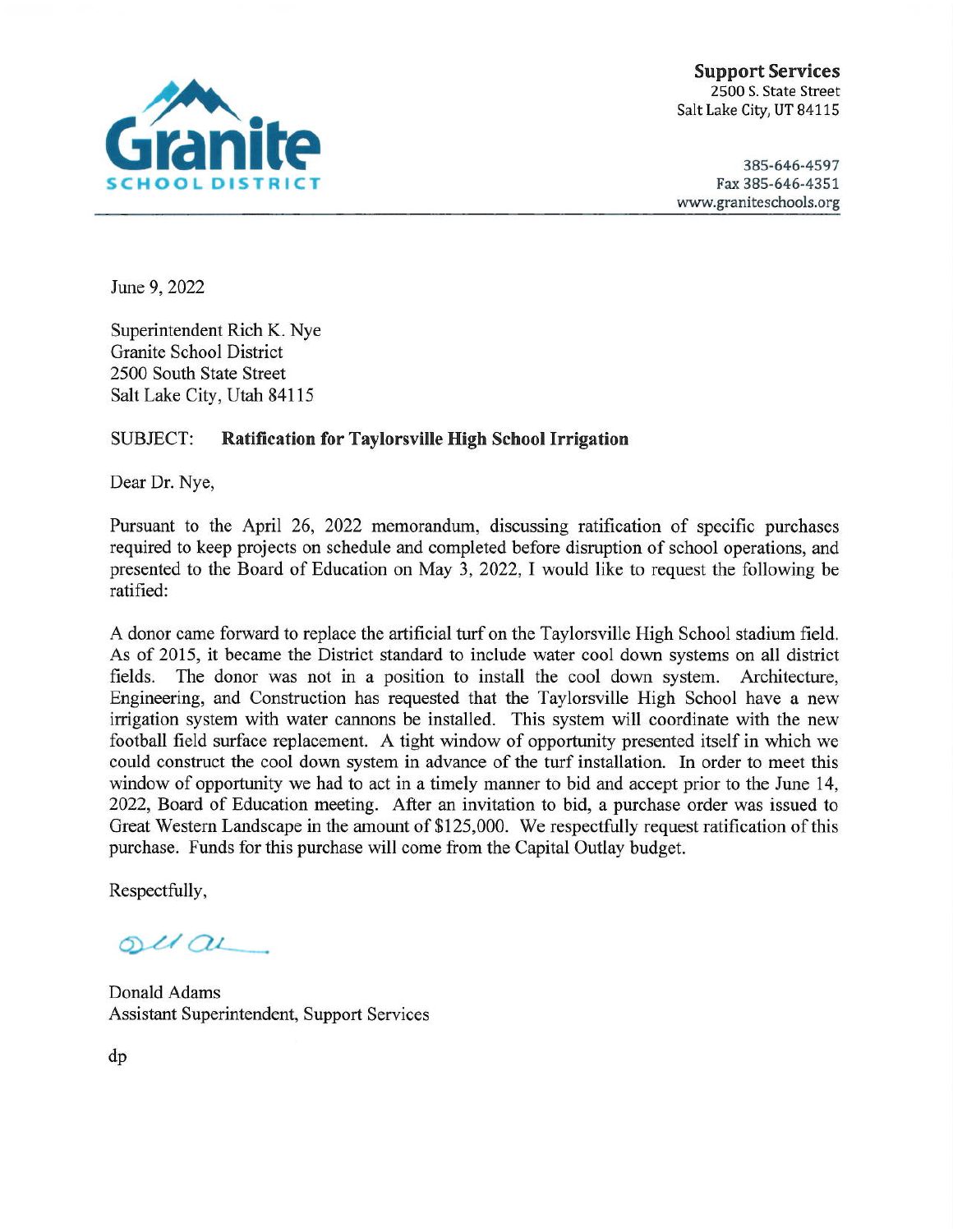Superintendent of Schools

June 14, 2022

Dr. Rich K. Nye RE: Ivanti Maintenance and Support

Granite School District Requisition: 720008 2500 South State Street \$109,106.00 Salt Lake City, Utah 84115

Dear Dr. Nye:

The above listed requisition was submitted to the Purchasing Department over the signatures of Dale Roberts and Rick Anthony. This request is for maintenance and support of Ivanti and Ivanti/Appsense (previously referred to as LANDesk) software used to install operating systems, software, inventory hardware, inventory software and manage all computers in the district.

Invitation for Bids (JF18-801 and JF18-815) were previously published and awarded. This request is for continued maintenance and support.

We respectfully request approval to issue a purchase order to Network Consulting Services for \$109,106.00. Funds for this expenditure will come from the Capital Outlay, Information Systems budget.

faceef & fardence

Sincerely, Approved, Approved, Approved, Approved,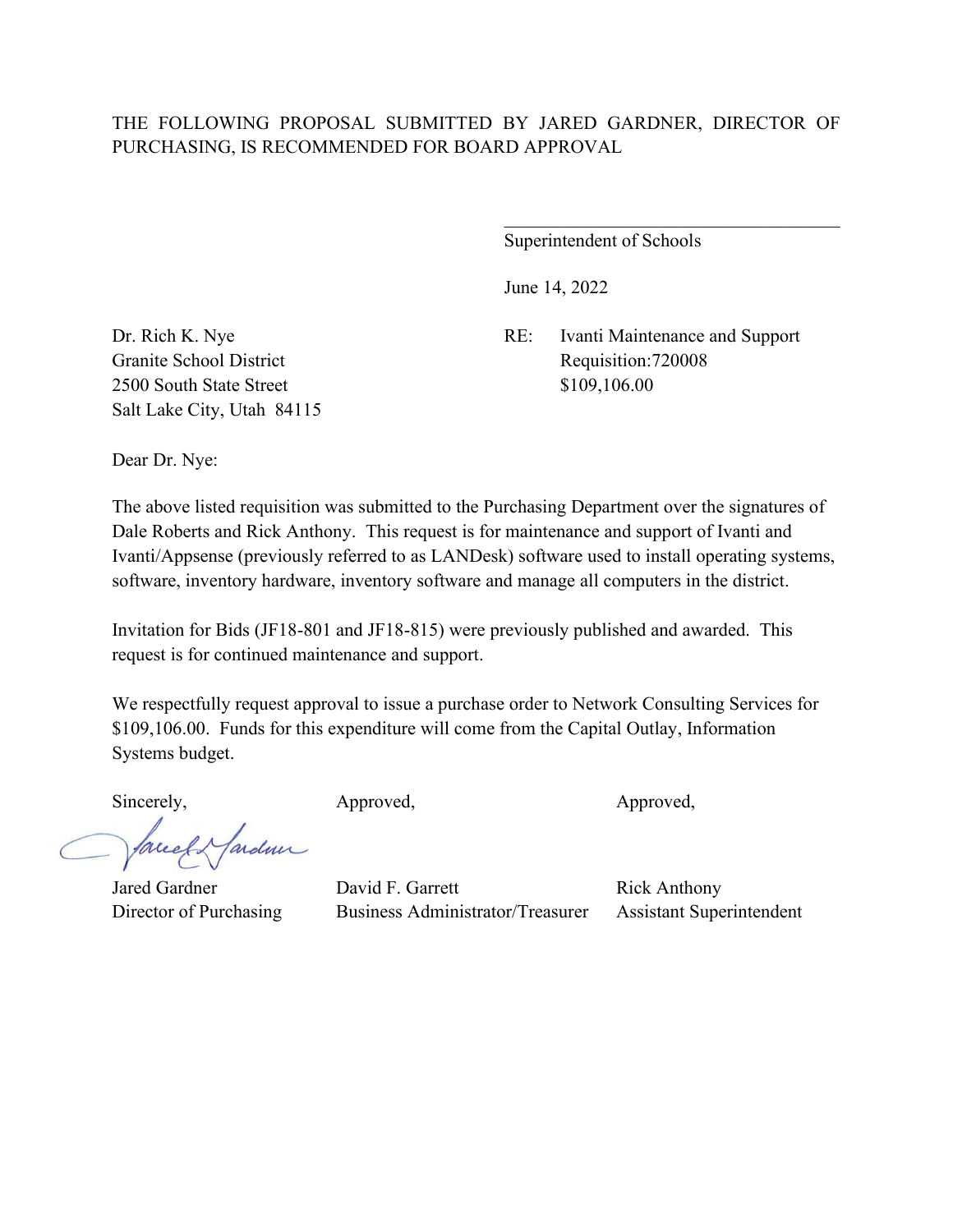Superintendent of Schools

June 14, 2022

Dr. Rich K. Nye RE: Microsoft Azure Software Maintenance Granite School District Requisition: 720089

 $\mathcal{L}_\mathcal{L}$  , which is a set of the set of the set of the set of the set of the set of the set of the set of the set of the set of the set of the set of the set of the set of the set of the set of the set of the set of

2500 South State Street \$144,083.33 Salt Lake City, Utah 84115

Dear Dr. Nye:

The above listed requisition was submitted to the Purchasing Department over the signatures of Dale Roberts and Rick Anthony. This request is for Microsoft Azure software and maintenance used to backup student and staff files to the cloud. This is for daily backup for potential disaster recovery. This is in addition to the Microsoft EES Campus Agreement.

This software and support are available through state of Utah contract MA2801 with Insight Public Sector.

We respectfully request approval to issue a purchase order to Insight Public Sector for \$144,083.33. Funds for this expenditure are to come from the Capital Outlay, Information Systems budget.

Sincerely, Approved: Approved: Approved: Approved:

facely farden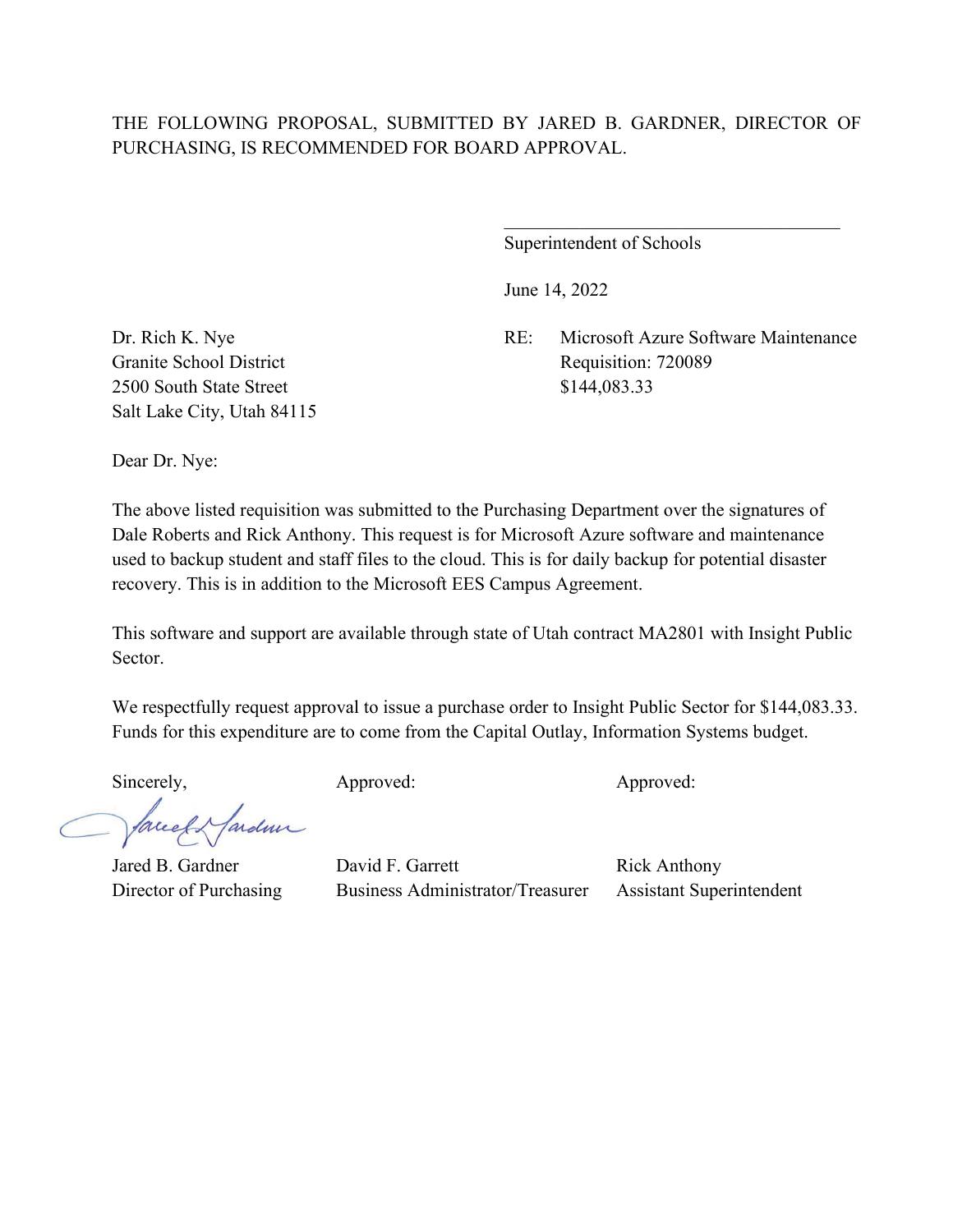$\overline{a}$ 

Superintendent of Schools

June 14, 2022

Dr. Rich K. Nye RE: Annual Purchase of Milk and Granite School District Dairy for Child Nutrition 2500 South State Street **Estimated Amount:** 

Salt Lake City, Utah 84115 \$1,500,000.00

Dear Dr. Nye:

The Purchasing Department is seeking approval to release orders against an open purchase order for milk and dairy products for the 2022-2023 school year. The milk and dairy products will be used in the Child Nutrition program. The program provided approximately 7,575,000 meals last year.

The milk and dairy products are available under the State of Utah contract PD1095 from Dean Foods.

Permission is requested to issue an open purchase order in the amount of \$1,500,000.00 to Dean Foods for the 2022-2023 school year. Expenditures will be made on an as needed basis at the prices bid and will not exceed this amount without a signed change order. Funds for this expenditure are to come from the Child Nutrition Food fund.

facely farden

Jared B. Gardner David F. Garrett

Sincerely,  $\qquad \qquad \text{Approved:}$ 

Director of Purchasing Business Administrator/Treasurer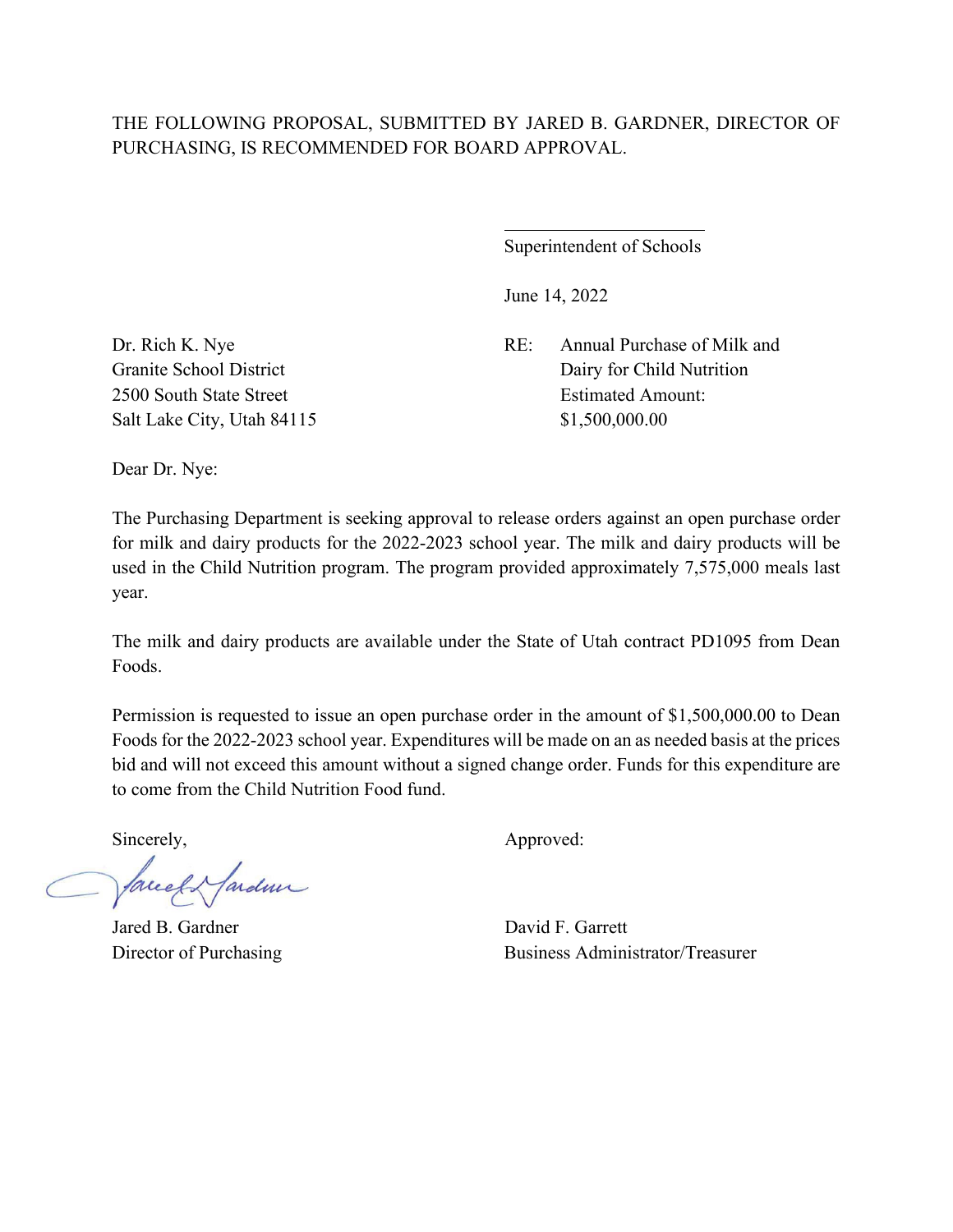Superintendent of Schools

June 14, 2022

Granite School District  $\&$  Assessment Salt Lake City, Utah 84115 \$133,907.31

Dr. Rich K. Nye RE: Nearpod Online Lesson 2500 South State Street Requisition: 720127

Dear Dr. Nye:

The state legislature awarded continued funding for the base product Nearpod online lesson / assessment software subscription and the social emotional learning module. The Purchasing Department has received a requisition to purchase additional licensing modules over the signatures of Chris Larsen and Rick Anthony.

Pricing is pursuant to the statewide agreement Utah Education Network (UEN) entered into with Nearpod.

Permission is requested to issue a purchase order to Utah Education Network (UEN) in the amount of \$133,907.31. Funds for this expenditure are to come from the Digital Teaching & Learning, Educational Technology Budget.

Sincerely, Approved: Approved: Approved: Approved:

fardun facely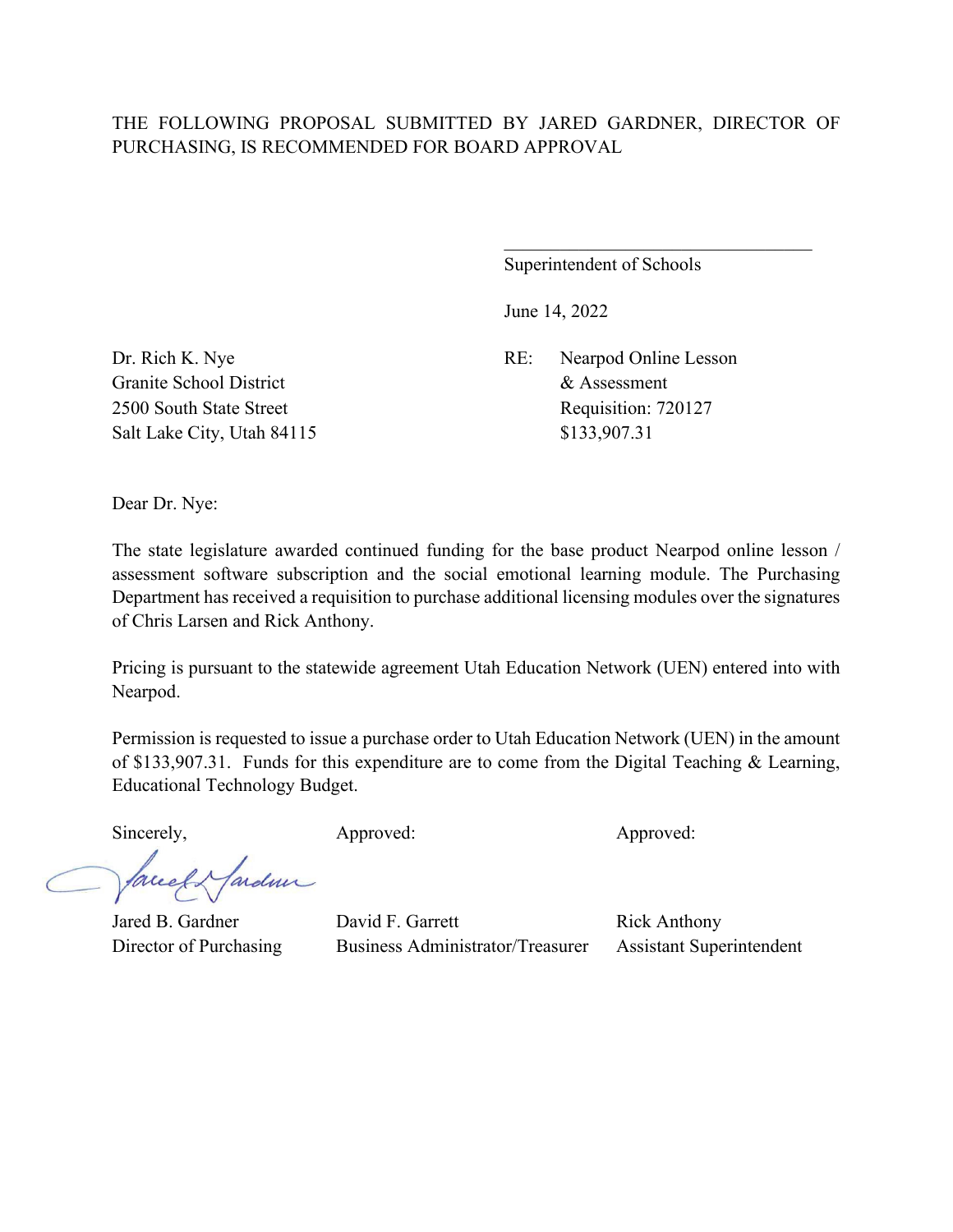$\overline{a}$ 

Superintendent of Schools

June 14, 2022

Dr. Rich K. Nye RE: Refinish Gym Floor at Kearns

Granite School District High School 2500 South State Street \$59,056.00 Salt Lake City, Utah 84115

Dear Dr. Nye:

A request to refinish the main gym floor at Kearns High School was submitted to the Purchasing Department by the Maintenance Department.

This type of work is covered by our district contract #DP18-705.

As directed by Mr. Donald Adams, to expedite this project, a purchase order was issued to Comflors for \$59,056.00 at their contract rate. We respectfully request ratification of this action. Funds for this expenditure are to come from the Capital Outlay Budget.

fardun facel

Sincerely, Approved: Approved: Approved: Approved: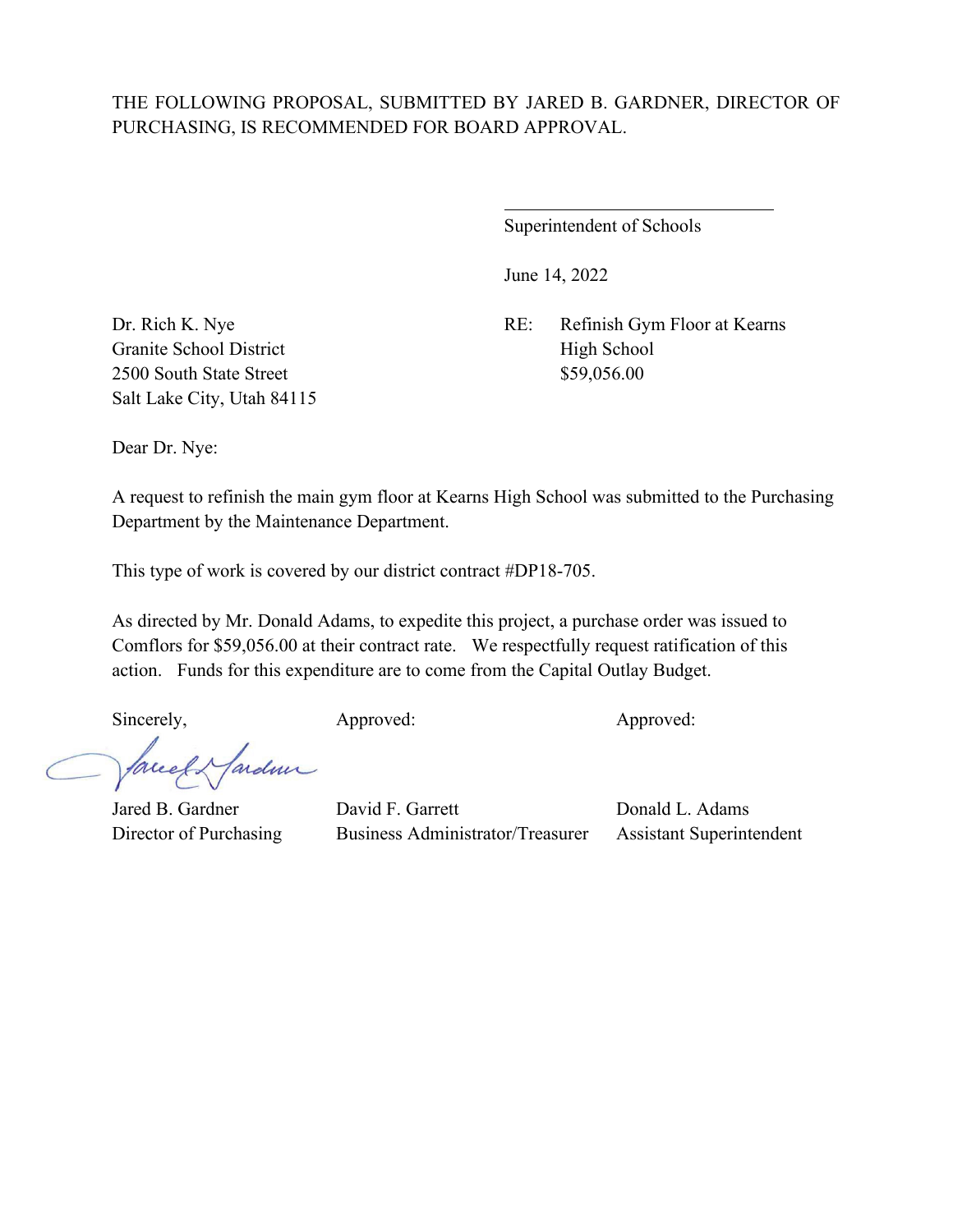

**Support Services** 2500 S. State Street Salt Lake City, UT 84115

385-646-4597 Fax 385-646-4351 www.graniteschools.org

June 9, 2022

Superintendent Rich K. Nye **Granite School District** 2500 South State Street Salt Lake City, Utah 84115

#### **SUBJECT: Ratification for Refinish of Kearns HS Gym Floor**

Dear Dr. Nye,

Pursuant to the April 26, 2022 memorandum, discussing ratification of specific purchases required to keep projects on schedule and completed before disruption of school operations, and presented to the Board of Education on May 3, 2022, I would like to request the following be ratified:

The Maintenance department has requested that the Kearns High School gym floor be refinished before the beginning of school. In order to meet the required days to complete this project during the summer break, A purchase order was issued under state contract #DP18-705 to Comflors for \$59,056.00. We respectfully request ratification of this purchase. Funds for this purchase will come from the Capital Outlay budget.

Respectfully,

 $ol(au)$ 

Donald Adams **Assistant Superintendent, Support Services** 

 $dp$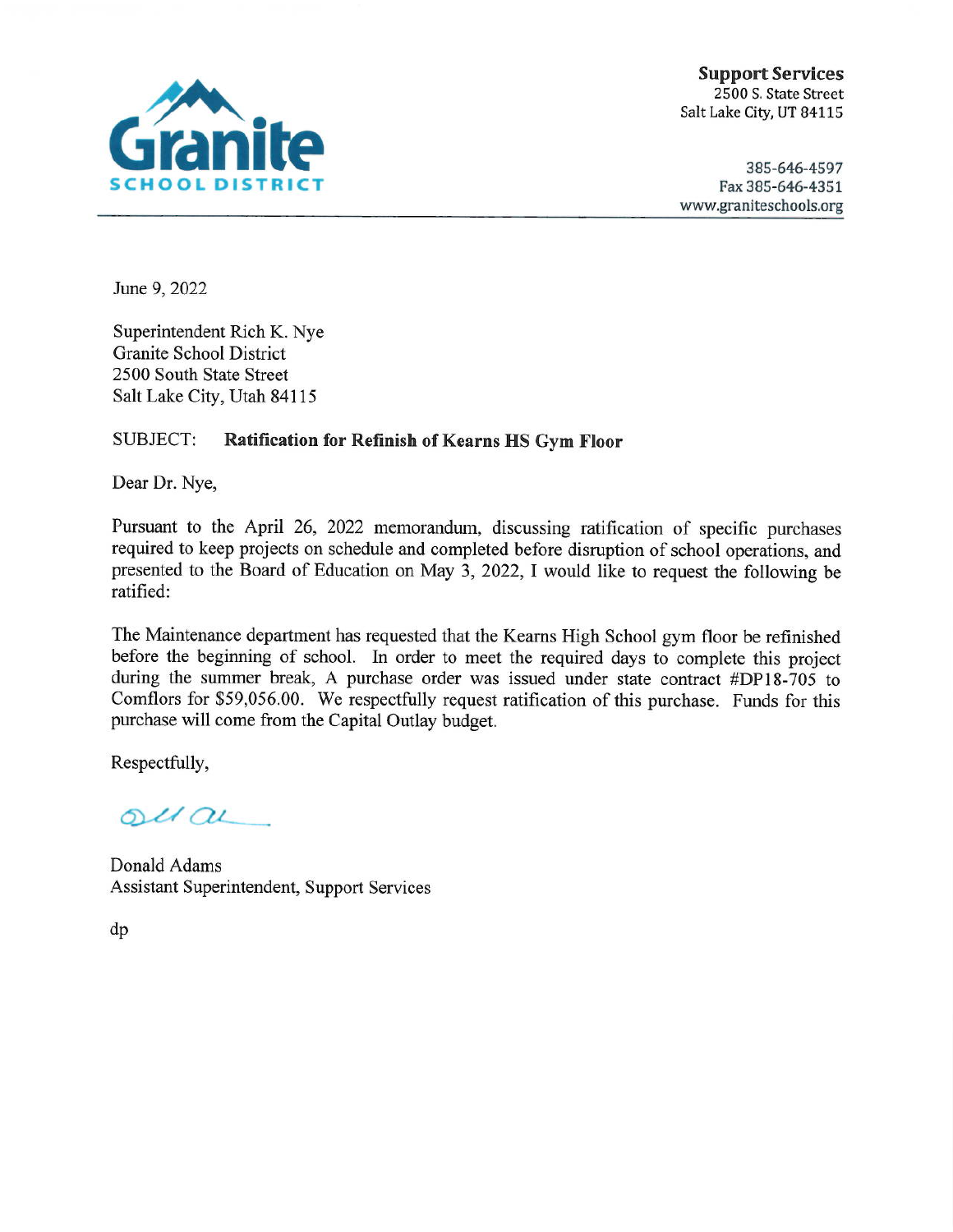Superintendent of Schools

June 14, 2022

Dr. Rich K. Nye RE: Purchase of Relocatable Ramps Granite School District **for School Facilities** for School Facilities 2500 South State Street Requisition: 704232

Salt Lake City, Utah 84115 \$57,821.56

Dear Dr. Nye:

The Purchasing Department has received a requisition signed by Rex Goudy and Don Adams for the purchase of 6 Aluminum ADA Relocatable Ramps.

An Invitation For Bid, including specifications, was posted on-line at the Utah Public Procurement Place. Bid results are as follows:

| Technology International Inc. | \$110,598.00 |
|-------------------------------|--------------|
| William Scotsman Inc.         | 63,483.00    |
| <b>EZ-Access</b>              | 57,821.56    |

Permission is requested to issue a purchase order in the amount of \$57,821.56 to EZ-Access. Funds for this expenditure are to come from the Facilities Maintenance Supply Budget.

Sincerely, Approved, Approved, Approved,

facely farden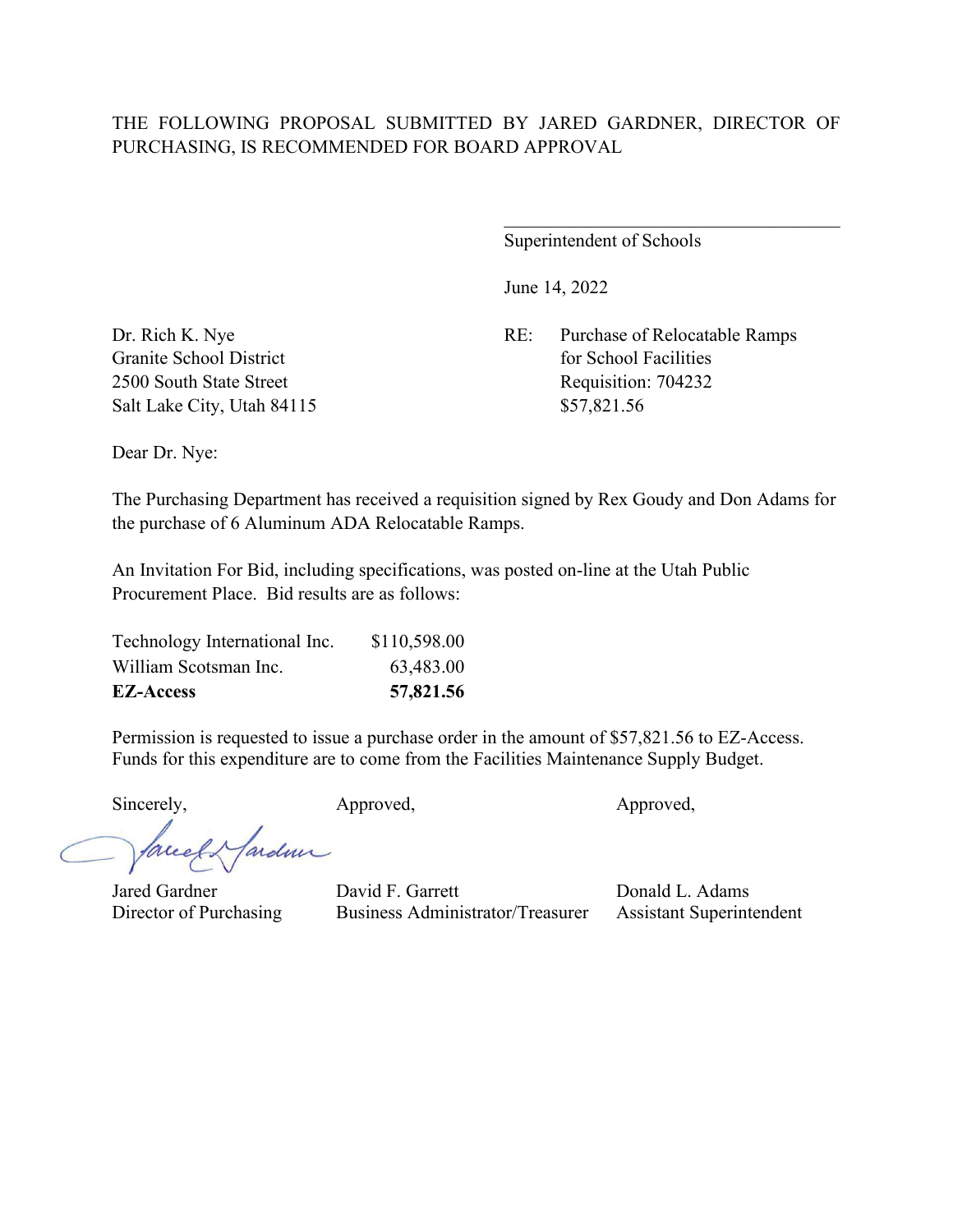$\overline{a}$ 

Superintendent of Schools

June 14, 2022

Dr. Rich K. Nye RE: Replace Lockers at Kearns Junior

Granite School District High School 2500 South State Street \$98,965.00 Salt Lake City, Utah 84115

Dear Dr. Nye:

A request to conduct bidding to remove and replace lockers at Kearns Junior High School was submitted to the Purchasing Department by the Maintenance Department.

An Invitation For Bid, including specifications, was posted on-line at the Utah Public Procurement Place. Bid results are as follows:

| <b>SSP Jorgenson Companies</b> | 98,965.00    |
|--------------------------------|--------------|
| Midwest D-Vision Solutions     | \$129,921.00 |

We respectfully request approval to issue a purchase order for \$98,965.00 to SSP Jorgenson Companies for this project. Funds for this project are to come from the Capital Outlay Budget.

Sincerely, Approved: Approved: Approved: Approved:

facely farder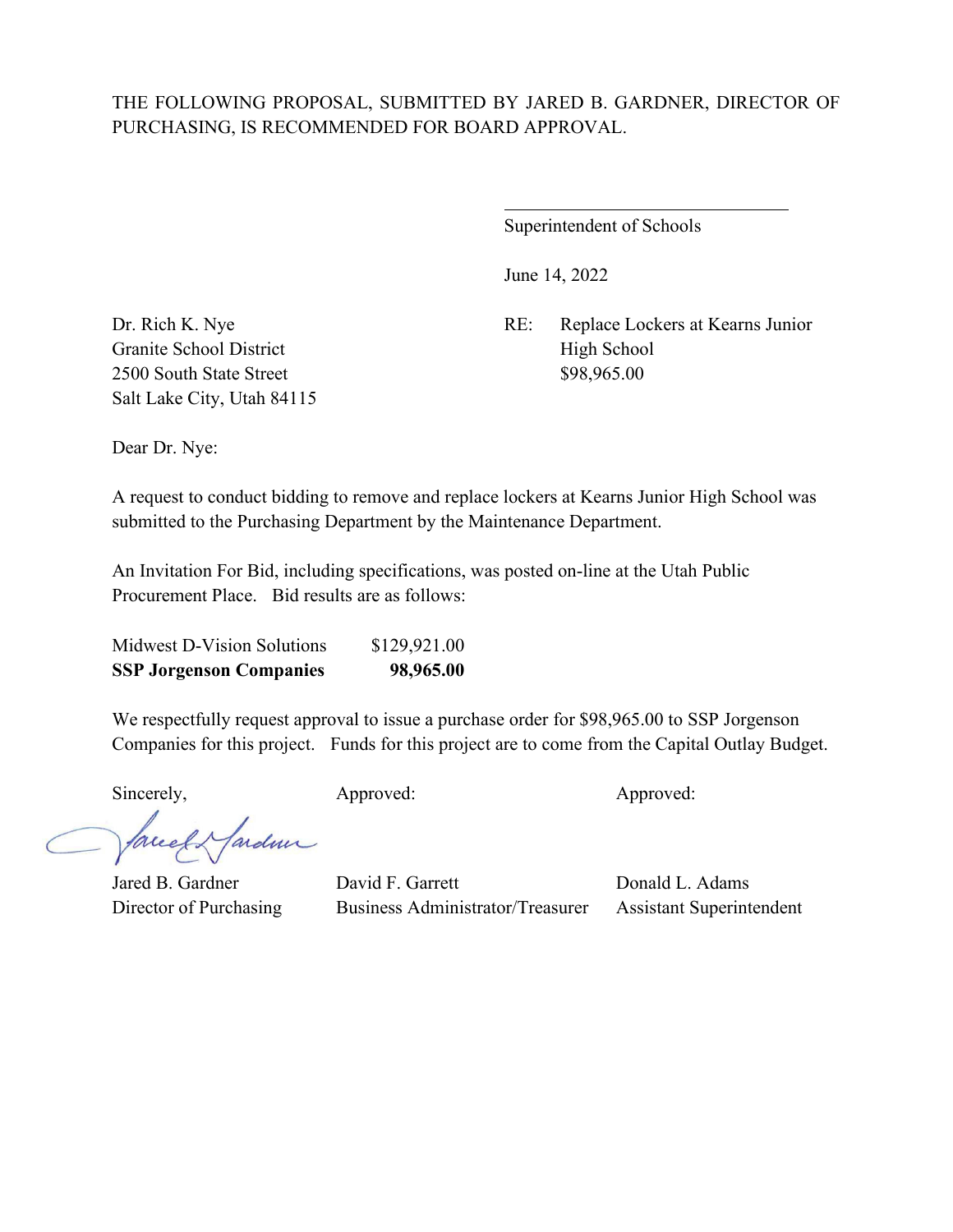Superintendent of Schools

June 14, 2022

Granite School District Transaction Fees

Dr. Rich K. Nye RE: School Lunch Credit Card 2500 South State Street Requisition: 720187 Salt Lake City, Utah 84115 Estimated: \$100,000.00

Dear Dr. Nye:

The Purchasing Department has received a requisition requesting an open purchase order to cover the credit card transaction fee for the PAMS Lunchroom software. This requisition was signed by Dana Adams and David Garrett.

The PAMS Lunchroom software enables parents to utilize a credit card to pay for their student's lunch account. The parents only pay the actual cost of the school lunch. This purchase order will allow the district to pay the credit card processing fee for each transaction.

Permission is requested to issue a purchase order to PAMS Lunchroom for \$100,000.00. Funds for this expenditure are to come from the Food Services fund.

facel & farden

Jared Gardner David F. Garrett

Sincerely,  $\qquad \qquad \text{Approved:}$ 

Director of Purchasing Business Administrator/Treasurer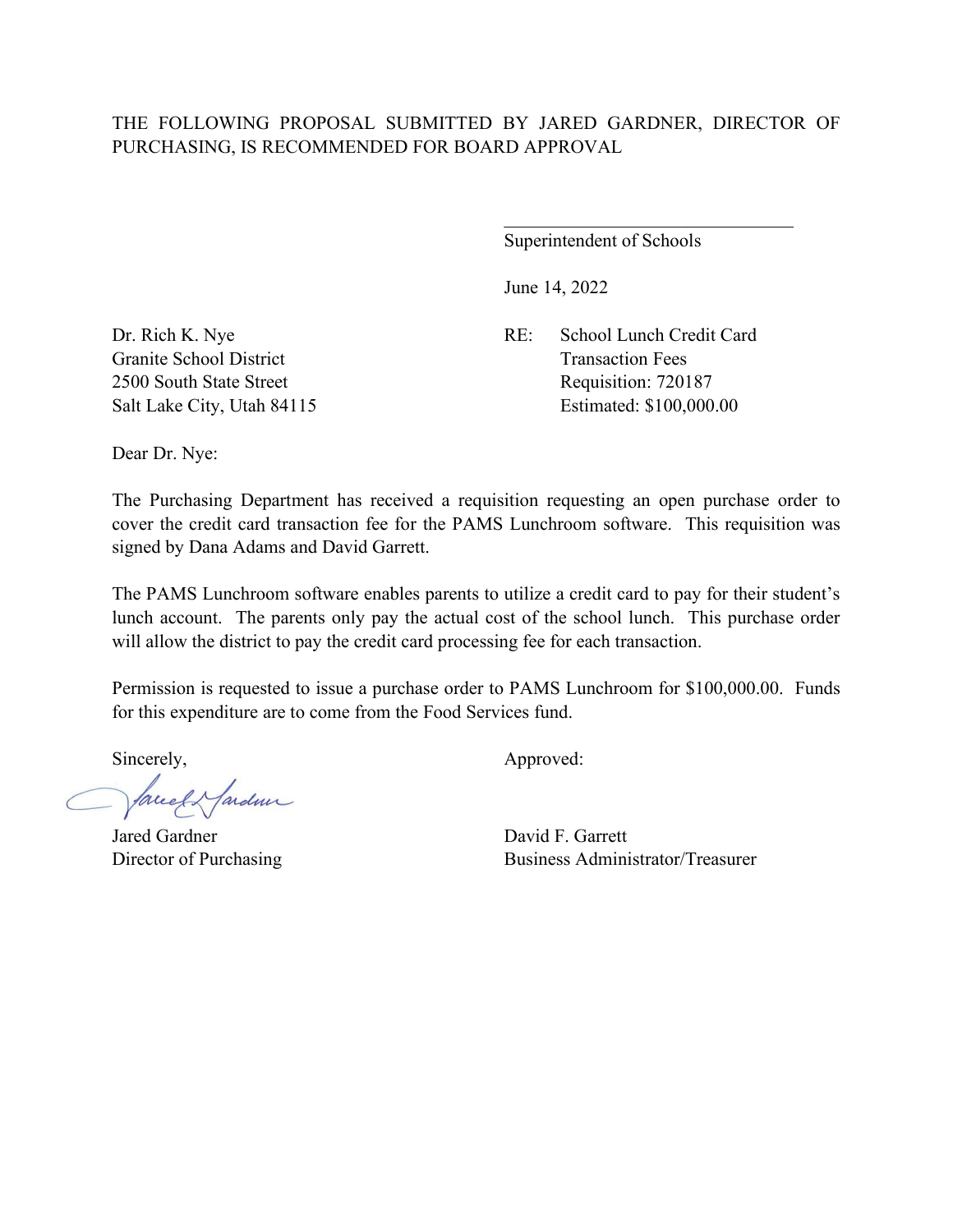Superintendent of Schools

June 14, 2022

Granite School District Maintenance 2500 South State Street Requisition: 720143 Salt Lake City, Utah 84115 \$80,176.00

Dr. Rich K. Nye School Lunch Program Software

Dear Dr. Nye:

The Purchasing Department has received a requisition requesting the purchase of software maintenance for our school lunch program software system. This maintenance provides technical assistance and software updates to our purchased licenses.

PCS Revenue is the developer and author of this copyrighted software and, as such, is the sole source provider for these services.

Permission is requested to issue a purchase order to PCS Revenue for \$80,176.00. Funds for this expenditure are to come from the Food Services fund.

faced fardeur

Jared Gardner David F. Garrett

Sincerely, Approved,

Director of Purchasing Business Administrator/Treasurer